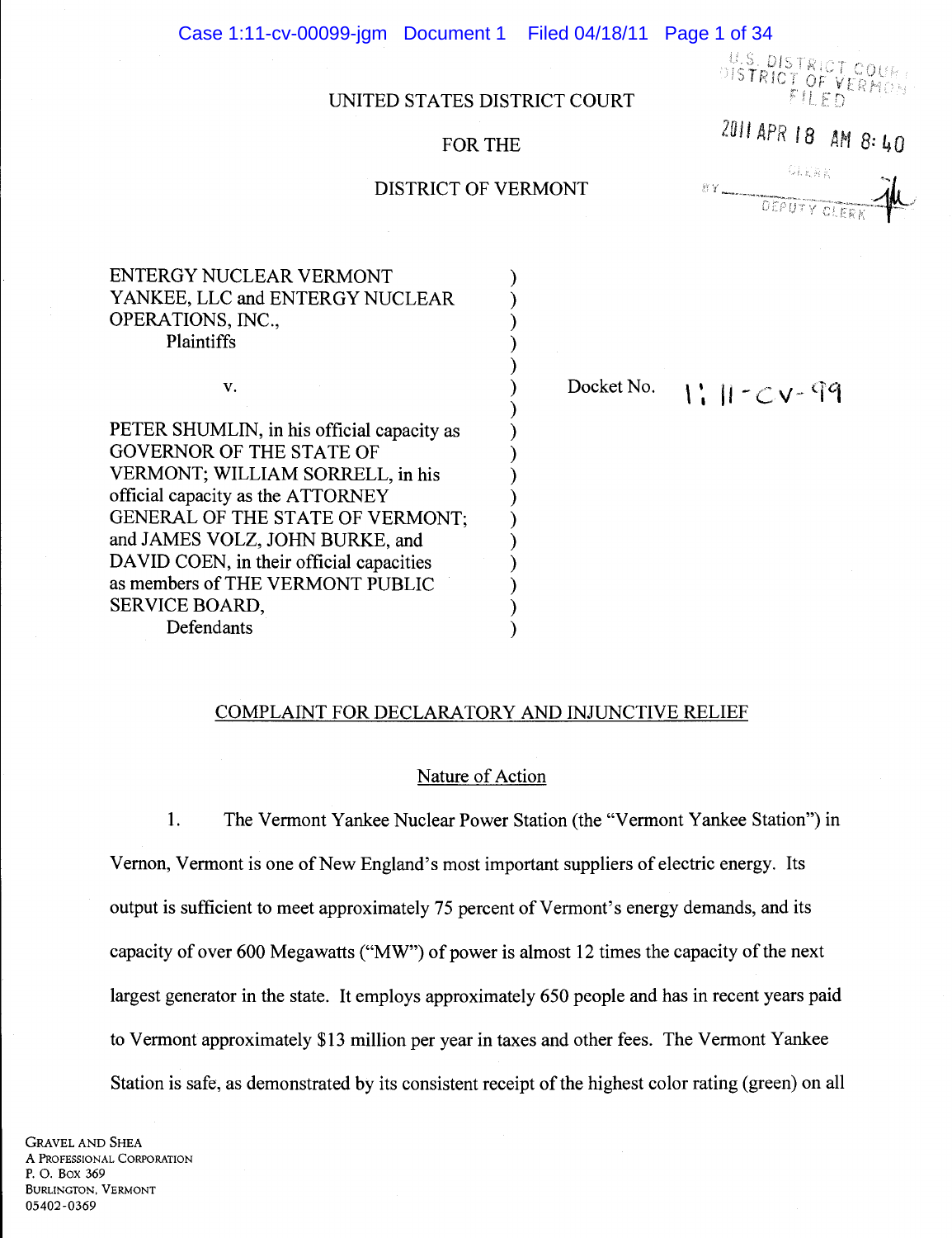# Case 1:11-cv-00099-jgm Document 1 Filed 04/18/11 Page 2 of 34

Performance Indicators tracked by the United States Nuclear Regulatory Commission's fourcolor (green, white, yellow, and red) rating system. And the Vermont Yankee Station has an outstanding operational record, having completed 532 days of continuous operation in April 2010, pausing only to refuel and to perform required maintenance, inspections, and tests. According to a 2008 study of the Vermont Yankee Station commissioned by Vermont's Department of Public Service, "Overall, many station managerial and technical areas meet or exceed industry standards for performance. The station is operated and maintained in a reliable manner." Nuclear Safety Associates, *Reliability Assessment of the Vermont Yankee Nuclear Facility,* at 2 (Dec. 22, 2008) (redacted public version).

2. On March 21, 2011, the United States Nuclear Regulatory Commission ("NRC") renewed the operating license for the Vermont Yankee Station for a 20-year period. It did so only after the NRC staff conducted "thorough and extensive safety and environmental reviews of the application" for renewal. The Renewed Facility Operating License states that "the Commission hereby licenses ... [p]ursuant to Sections 104b of the Atomic Energy Act of 1954, as amended (the Act), and 10 CFR Part 50, 'Licensing of Production and Utilization Facilities,' Entergy Nuclear Vermont Yankee, LLC to possess and use, and Entergy Nuclear Operations, Inc. to possess, use, and operate the facility as a utilization facility at the designated location on the Entergy Nuclear Vermont Yankee, LLC site." Renewed Facility Operating License No. DPR-28 (Ex. A hereto), at 2. The Renewed Facility Operating License "is effective as of the date of issuance and shall expire at midnight on March 21, 2032." *!d.* at 14. Thus, under the exclusive licensing authority conferred upon the federal government by federal law, the Vermont Yankee Station may continue to operate through March 21, 2032.

3. Alone among the fifty States, however, Vermont has enacted laws asserting its authority to control the operation of an existing federally licensed nuclear power plant in

- 2-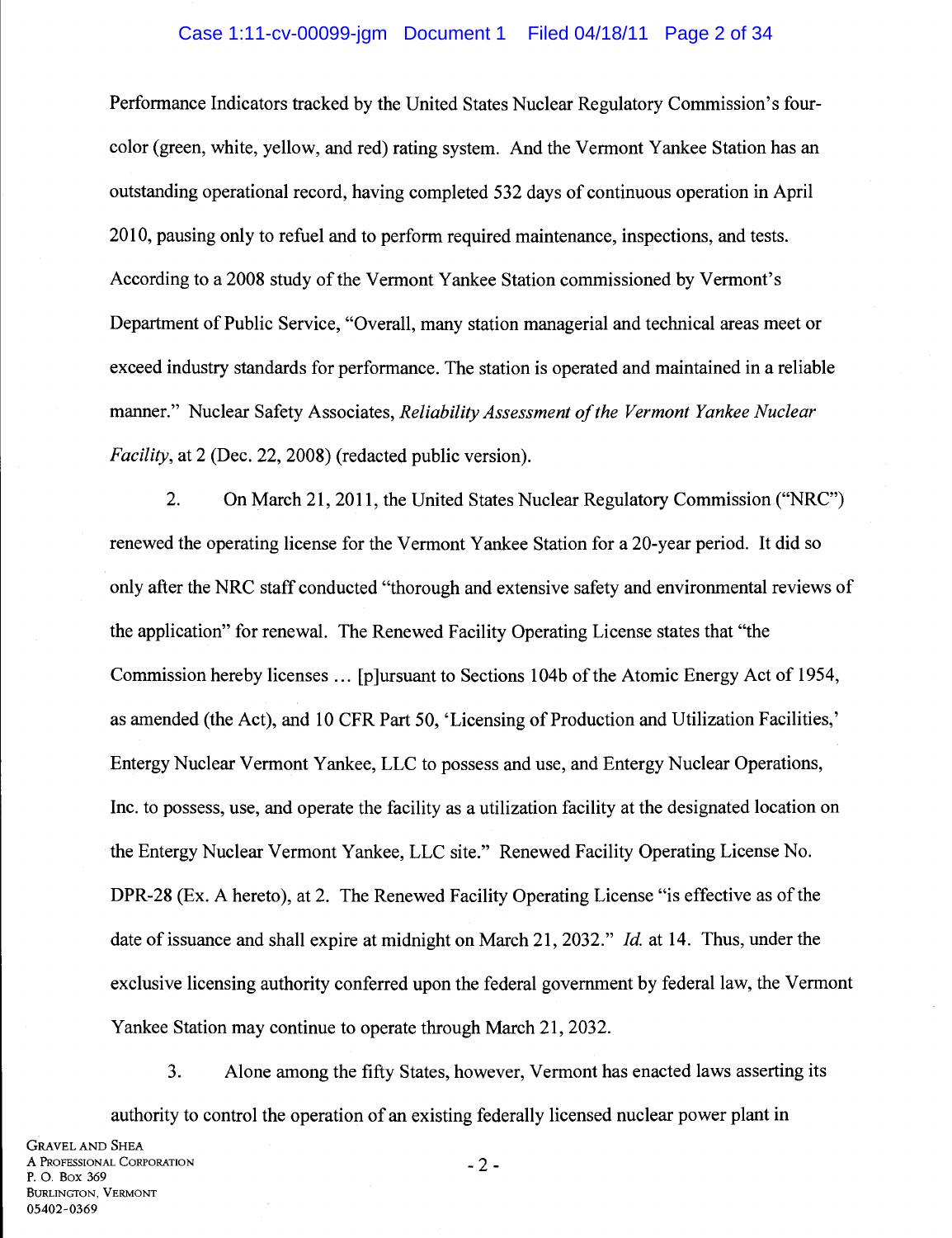#### Case 1:11-cv-00099-jgm Document 1 Filed 04/18/11 Page 3 of 34

Vermont (ofwhich there is only one in Vermont, the Vermont Yankee Station). Vermont asserts that it has authority, irrespective of any federal license, to grant or deny a "certificate of public good" ("CPG") to the Vermont Yankee Station, and asserts that without such a state-issued CPG the Vermont Yankee Station may not continue to operate. Vt. Stat. Ann. tit. 30, § 248(e)(2).

4. Vermont initially enacted legislation delegating to the State Public Service Board ("PSB") the power to issue or withhold a CPG.

5. In 2006, Vermont enacted new legislation transferring authority over CPG issuance directly to its General Assembly. The 2006 statute, entitled "An Act Relating to a Certificate of Public Good for Extending the Operating License of a Nuclear Power Plant," states that "[i]t remains the policy of the state that a nuclear energy generating plant may be operated in Vermont only with the explicit approval of the General Assembly." 2006 Vt. Acts & Resolves No. 160 ("Act 160"). Vermont officials have announced that the legislative approval required by Act 160 to authorize the operation of the Vermont Yankee Station beyond March 21, 2012, the date on which the Vermont Yankee Station's state CPG expires, will not be forthcoming.

6. The question presented by this case is whether the State of Vermont, either through a state administrative agency (the PSB) and/or the state legislature (the General Assembly) may effectively veto the federal government's authorization to operate the Vermont Yankee Station through March 21, 2032. The answer is no.

7. Vermont's attempt to shut down operations at the Vermont Yankee Station through regulatory or legislative denial of a CPG is preempted by the federal Atomic Energy Act ("AEA"), 42 U.S.C. § 2011 *et seq.* 

8. Under the AEA, a State may not interfere with the federal government's exclusive authority over the operation of a nuclear power plant. A State's regulation of the "construction

- 3-

or operation of a nuclear powerplant[,] ... even if enacted out of non-safety concerns, ... directly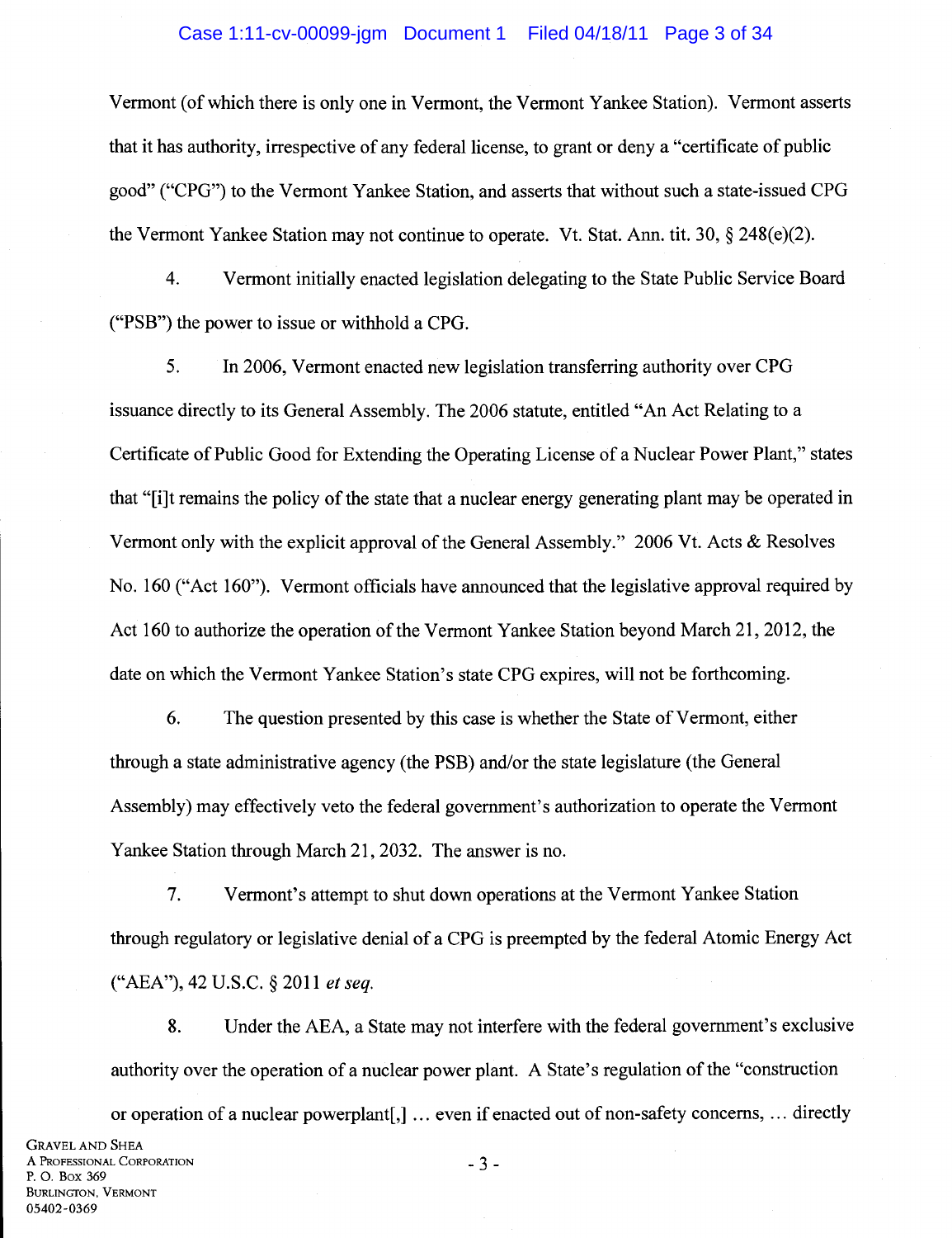#### Case 1:11-cv-00099-jgm Document 1 Filed 04/18/11 Page 4 of 34

conflict[s] with the NRC's exclusive authority over plant construction and operation." *Pacific Gas & Elec. Co. v. State Energy Res. Conserv. & Dev. Comm 'n,* 461 U.S. 190,212 (1983) *("PG&E").* Vermont's CPG scheme, whether administered by the PSB or the General Assembly, interferes with exclusive federal authority over the continued operation of a nuclear power plant.

9. Under the AEA, a State also may not interfere with the federal government's exclusive authority over the radiological safety of nuclear power plants. Any state regulation of a nuclear power plant "grounded in safety concerns falls squarely within the prohibited field." *!d.*  at 213. Vermont's CPG scheme has been employed in a way that reveals its focus on nuclear safety concerns that are entrusted exclusively to the federal government.

10. Vermont officials have further stated that they might condition any favorable exercise of the State's supposed licensing authority upon the wholesale sale of power generated by the Vermont Yankee Station to Vermont retail utilities at preferential rates compared to the rates charged to non-Vermont retail utilities. This condition coerces Plaintiff Entergy Nuclear Vermont Yankee, LLC ("ENVY") to enter into below-market power purchase agreements ("PPAs") with Vermont's retail utilities that will effectively result in ENVY and out-of-state consumers subsidizing the electricity bills of Vermont's consumers.

11. A state's attempt effectively to coerce the sale of wholesale interstate power at a certain rate is preempted by federal law. The Federal Power Act ("FPA"), 16 U.S.C. § 791a *et seq.,* vests the Federal Energy Regulatory Commission ("FERC") with exclusive authority over wholesale power sold in the interstate market. The power produced by the Vermont Yankee Station is entirely sold into the interstate wholesale market.

12. Even if not preempted, a condition on the Vermont Yankee Station's continued operation that unconstitutionally discriminates in favor of in-state over out-of-state residents violates the Commerce Clause, U.S. Const. art. I,§ 8.

-4-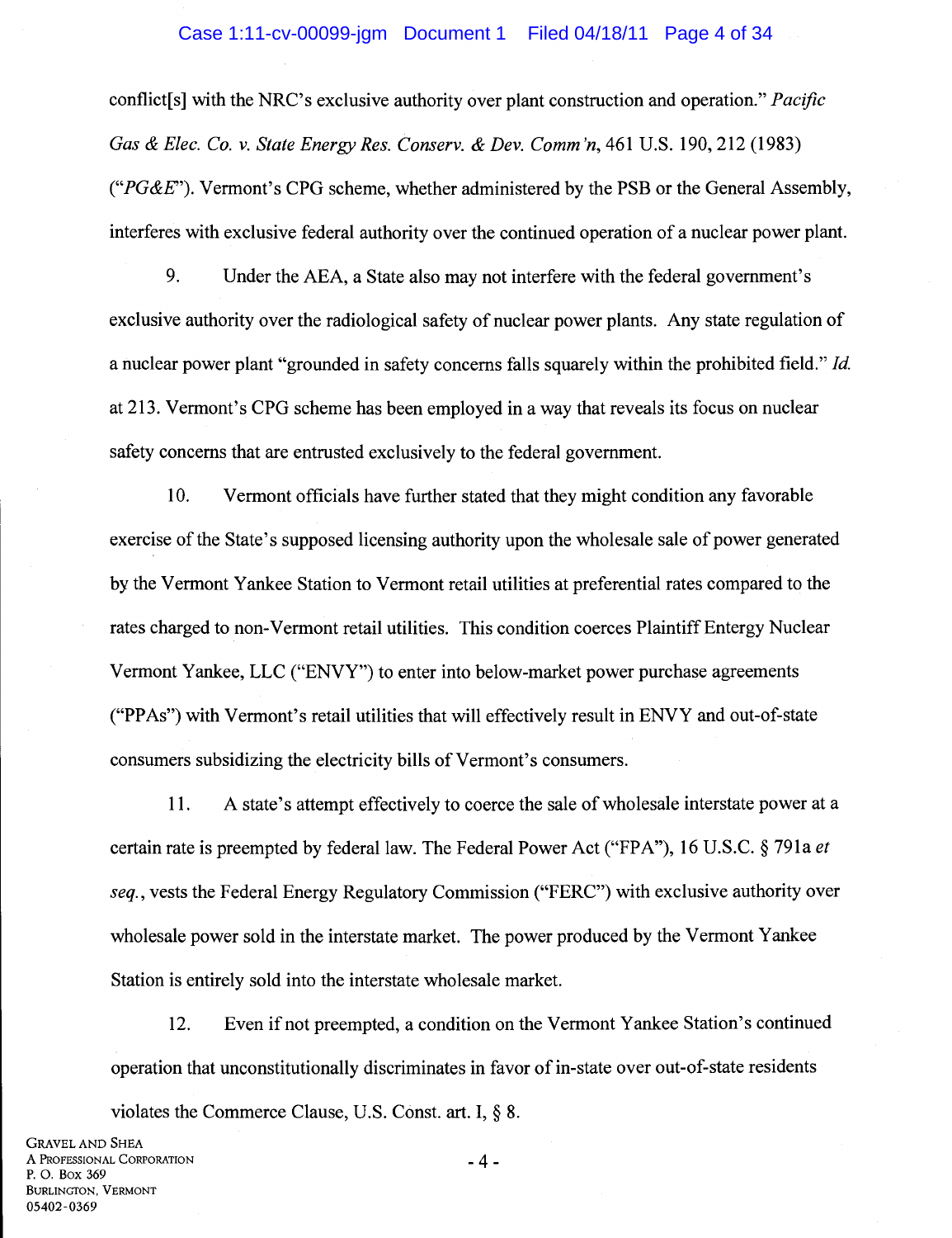#### Case 1:11-cv-00099-jgm Document 1 Filed 04/18/11 Page 5 of 34

13. By this action, Plaintiffs ENVY, the NRC-licensed owner of the Vermont Yankee Station, and Entergy Nuclear Operations, Inc. ("ENOl"), the NRC-licensed operator of the Vermont Yankee Station, seek a declaratory judgment that Vermont may not force the cessation of federally licensed operations at the Vermont Yankee Station or regulate the Vermont Y ank:ee Station based on radiological safety concerns.

14. By this action, ENVY and ENOl also seek a declaratory judgment that Vermont may not condition its favorable exercise of licensing authority upon ENVY's sale of wholesale power to Vermont utilities at rates below those authorized by FERC.

15. By this action, Plaintiffs also seek a preliminary and permanent injunction prohibiting Vermont officials from taking any action to force the Vermont Yankee Station to cease operations as of March 21, 2012.

#### The Parties

16. Plaintiff ENVY is a limited liability company. ENVY's sole member is another limited liability company named Entergy Nuclear Vermont Investment Company, LLC, which in turn has a sole member named Entergy Nuclear Holding Company #3, LLC (also a limited liability company), which in tum has a sole member named Entergy Nuclear Holding Company. Entergy Nuclear Holding Company is a corporation that is incorporated in Delaware and maintains its principal place of business in Texas.

17. Plaintiff ENOl is a corporation that is incorporated in Delaware and maintains its principal place of business in Mississippi.

18. Plaintiffs are co-holders of NRC Facility Operating License No. DPR-28 and Renewed Facility Operating License No. DPR-28.

- 5-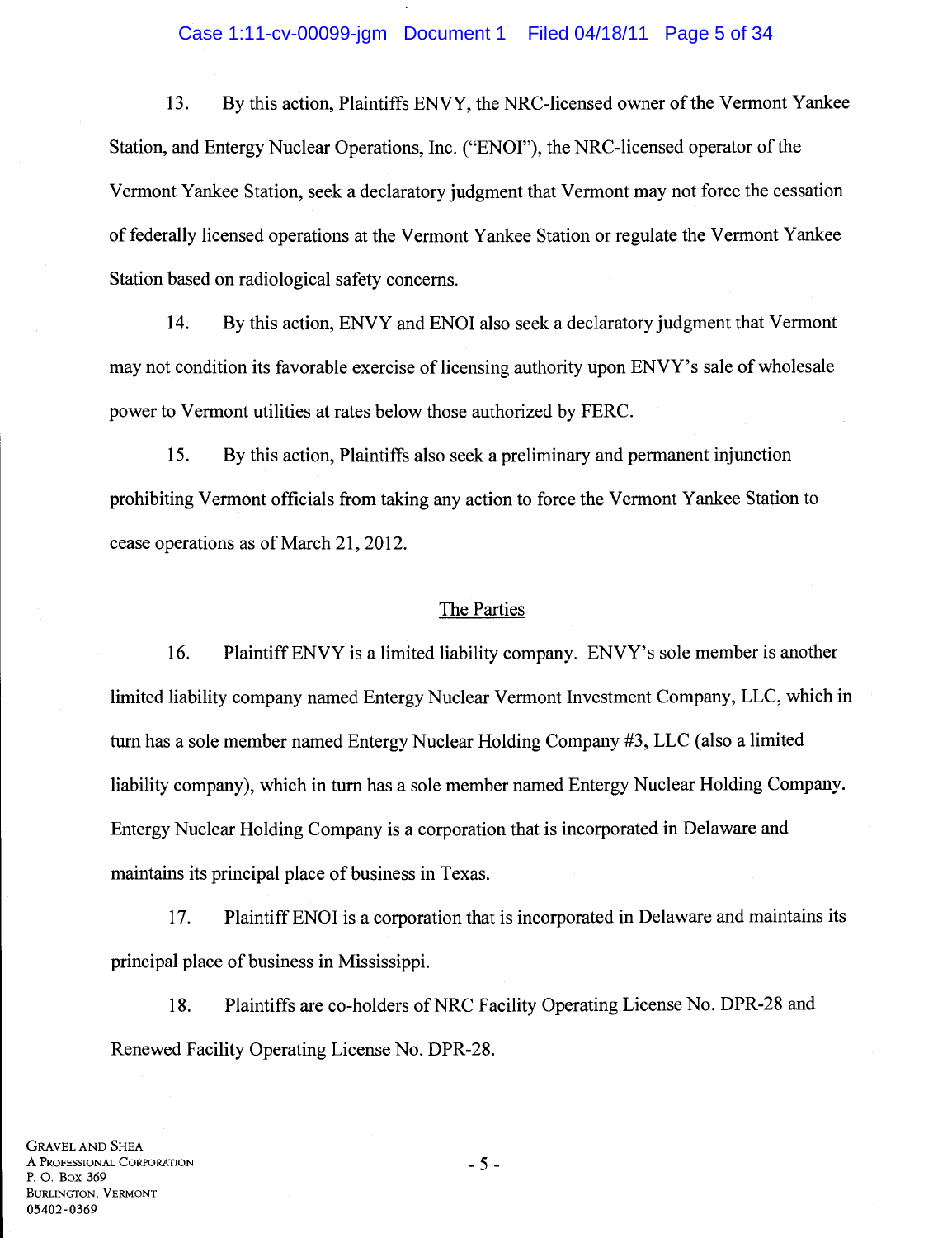# Case 1:11-cv-00099-jgm Document 1 Filed 04/18/11 Page 6 of 34

19. Defendants James Volz, John Burke, and David Coen are the current members of the PSB, which is an agency of the State of Vermont. The PSB is authorized by Vermont law to supervise the rates, quality of service, and overall financial management of Vermont's public utilities: electric, gas, telecommunications, and private water companies. The PSB is also authorized by Vermont law to review the environmental and economic impacts of proposals to purchase energy supply or to build new energy facilities; to monitor the safety of hydroelectric dams; to review rates paid to independent power producers; and to oversee the statewide Energy Efficiency Utility.

20. Defendant Peter Shumlin is the current Governor of the State of Vermont.

21. Defendant William Sorrell is the current Attorney General of the State of Vermont.

#### Jurisdiction and Venue

22. The Court has subject matter jurisdiction over the claims asserted in this action pursuant to 28 U.S.C. § 1331 (federal question) because this action involves interpretation of the AEA, 42 U.S.C. § 2011 *et seq.,* the Nuclear Waste Policy Act ("NWPA"), 42 U.S.C. § 10101 *et seq.,* and the FPA, 16 U.S.C. § 791a, *et seq.,* as well as the Supremacy and Commerce Clauses of the United States Constitution, U.S. Const. art. VI & art. I, § 8, and because the action seeks to prevent state officials from interfering with federal rights.

23. Additionally, the Court has subject matter jurisdiction pursuant to 28 U.S.C. § 1332 (diversity) because the Plaintiffs, citizens of Delaware, Mississippi, and Texas, are completely diverse from the Defendants, citizens of Vermont, and the value of the object of the litigation, an operating nuclear power plant, exceeds \$75,000.

- 6 -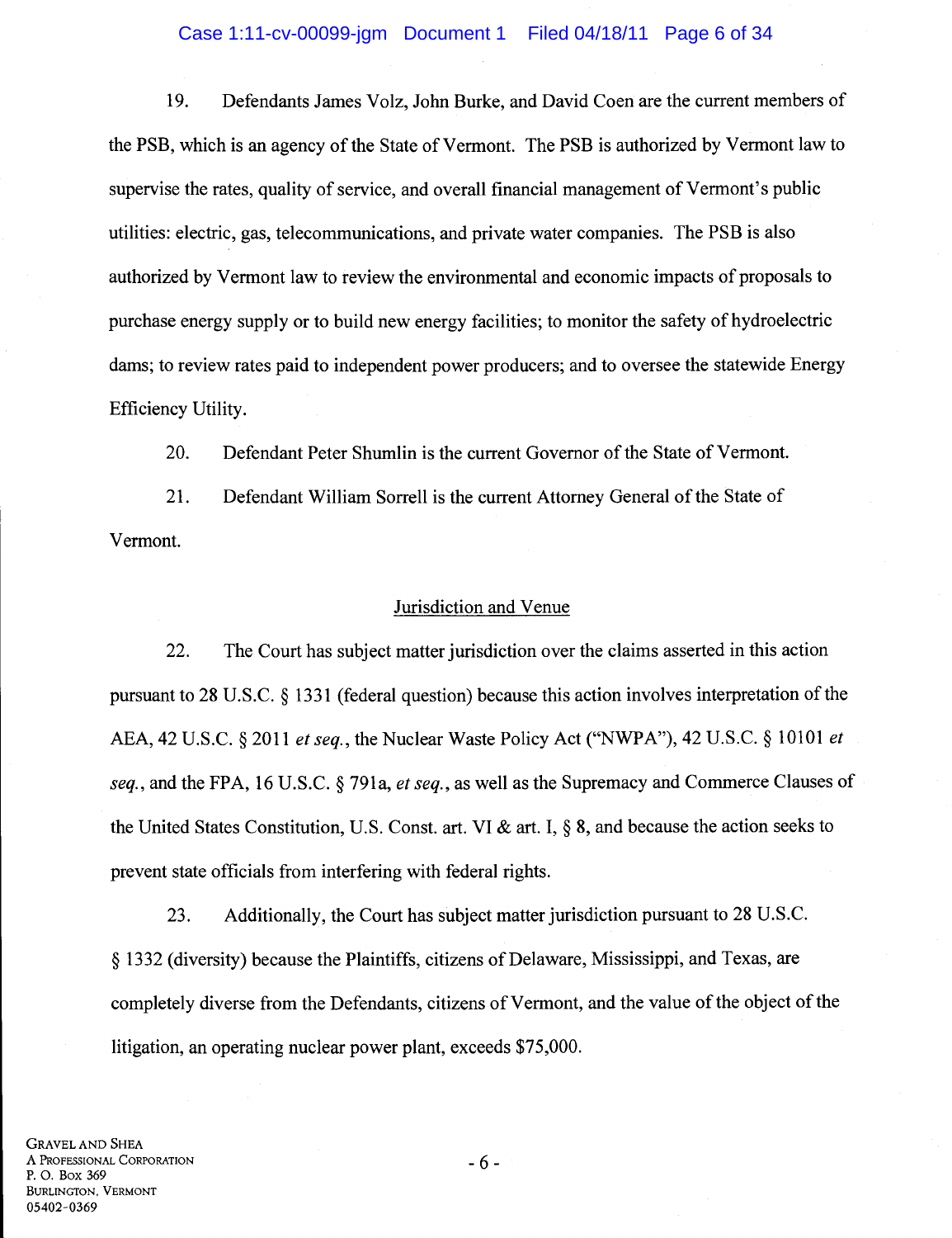24. Venue is properly vested in this Court pursuant to 28 U.S.C. § 1391 because each of the Defendants resides in the State of Vermont. Venue is also properly vested in this Court because the Vermont Yankee Station is located in Vernon, Vermont, and most of the conduct that underlies this action occurred in Vermont.

25. There is a present and actual controversy between the parties.

26. The relief requested is authorized pursuant to 28 U.S.C. §§ 2201 and 2202 (declaratory judgment), 28 U.S.C. § 1651(a) (injunctive relief), and 42 U.S.C. § 1983 (declaratory and injunctive relief available for Commerce Clause violations, *see Dennis v. Higgins,* 498 U.S. 439, 440 (1991)).

# Substantive Allegations

# I. REGULATORY OVERSIGHT OF PRIVATE NUCLEAR REACTORS IN THE UNITED STATES

27. The Atomic Energy Act ("AEA"):

stemmed from Congress' belief that the national interest would be served if the Government encouraged the private sector to develop atomic energy for peaceful purposes under a program of federal regulation and licensing. The Act implemented this policy decision by opening the door to private construction, ownership, and operation of commercial nuclear-power reactors under the strict supervision of the [NRC].

*English v. Gen. Elec. Co.,* 496 U.S. 72, 81 (1990). The AEA "provid[es] for licensing of private construction, ownership, and operation of commercial nuclear power reactors for energy production under strict supervision by the [NRC]." *Duke Power Co. v. Carolina Envtl. Study Group, Inc.,* 438 U.S. 59, 63 (1978).

28. The NRC in tum has created a comprehensive and rigorous licensing procedure

for nuclear facilities. The NRC's licensing process includes, *inter alia,* assessment of the

processes to be performed at the facility, the operating procedures, the facility and equipment,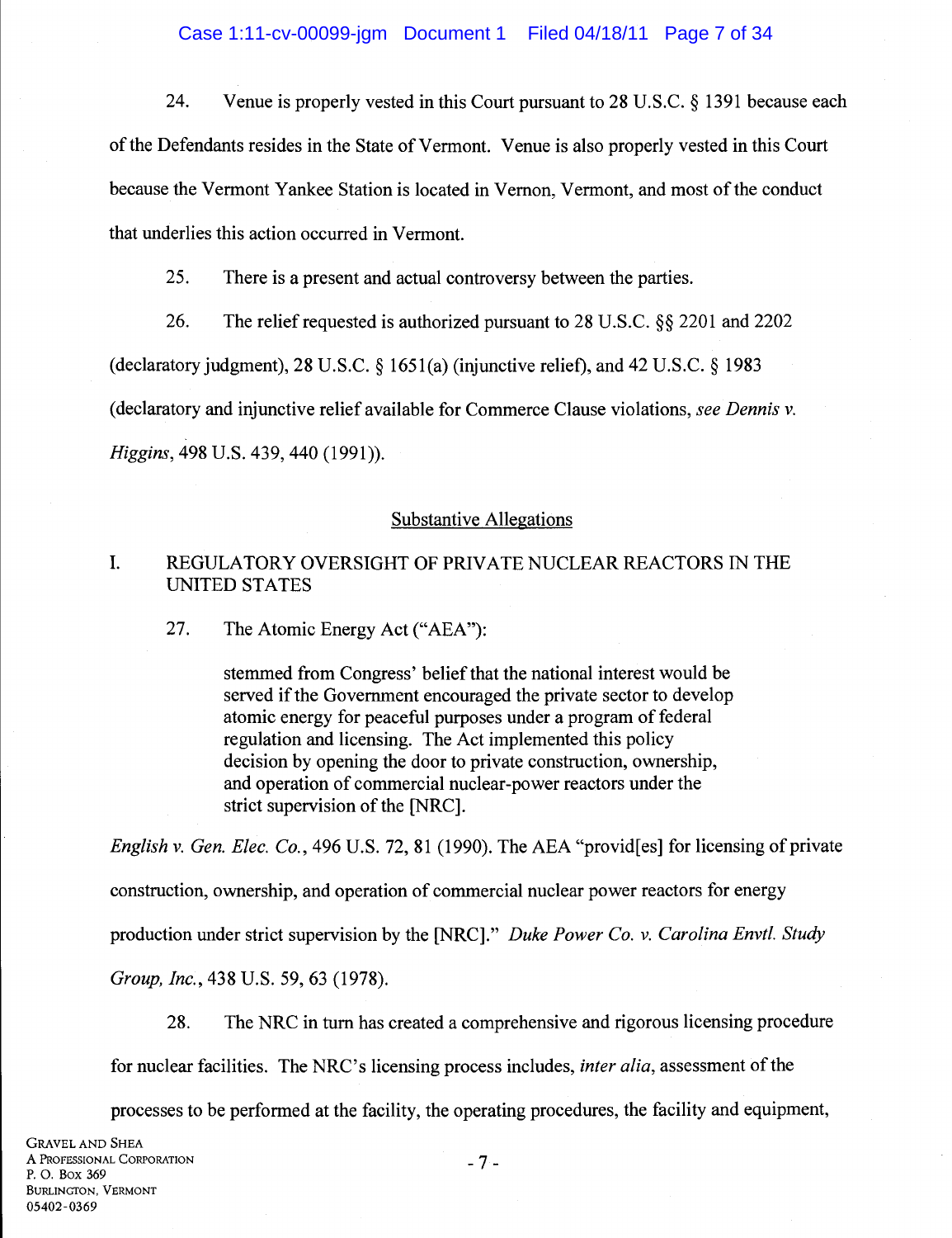# Case 1:11-cv-00099-jgm Document 1 Filed 04/18/11 Page 8 of 34

the use of the facility, and other technical specifications to ensure that any applicant will comply with all NRC regulations and that such operation will be conducted in a manner that protects public health and safety. In addition, the NRC assesses the financial soundness of the applicant to ensure both that the proposed facility can be successfully completed and that the applicant will have sufficient funds to decommission the proposed facility in the future. *See* 10 C.F .R. §§ 50.33, 50.40.

29. States have "traditional authority over the need for additional generating capacity, the type of generating facilities to be licensed, land use, ratemaking, and the like," which enables them to regulate the decision whether in-state utilities selling power to in-state retail consumers should be allowed to construct new electric generating plants. *PG&E,* 461 U.S. at 212.

30. Such traditional state authority does not extend to entities that sell their electric power entirely at wholesale in the interstate market; instead, that market is under the exclusive jurisdiction and supervision of FERC. The "economic aspects of electrical generation have been regulated for many years and in great detail by the states," but only subject to the significant "exception of the broad authority of [FERC] over the need for and pricing of electric power transmitted in interstate commerce." *!d.* at 205-06 (citations omitted).

31. States likewise have no traditional authority over the licensing and operation of nuclear power plants. Under the AEA, the NRC has "exclusive authority over plant construction and operation," such that any attempt by a state or local government "to regulate the construction or operation of a nuclear powerplant ... would clearly be impermissible ... even if enacted out of non-safety concerns." *!d.* at 212; *see also id.* at 207 ("The AEC [the predecessor of the NRC] ... was given exclusive jurisdiction to license the transfer, delivery, receipt, acquisition, possession and use of nuclear materials.").

GRAVEL AND SHEA A PROFESSIONAL CORPORATION P. 0. Box 369 BURLINGTON, VERMONT 05402-0369

- 8-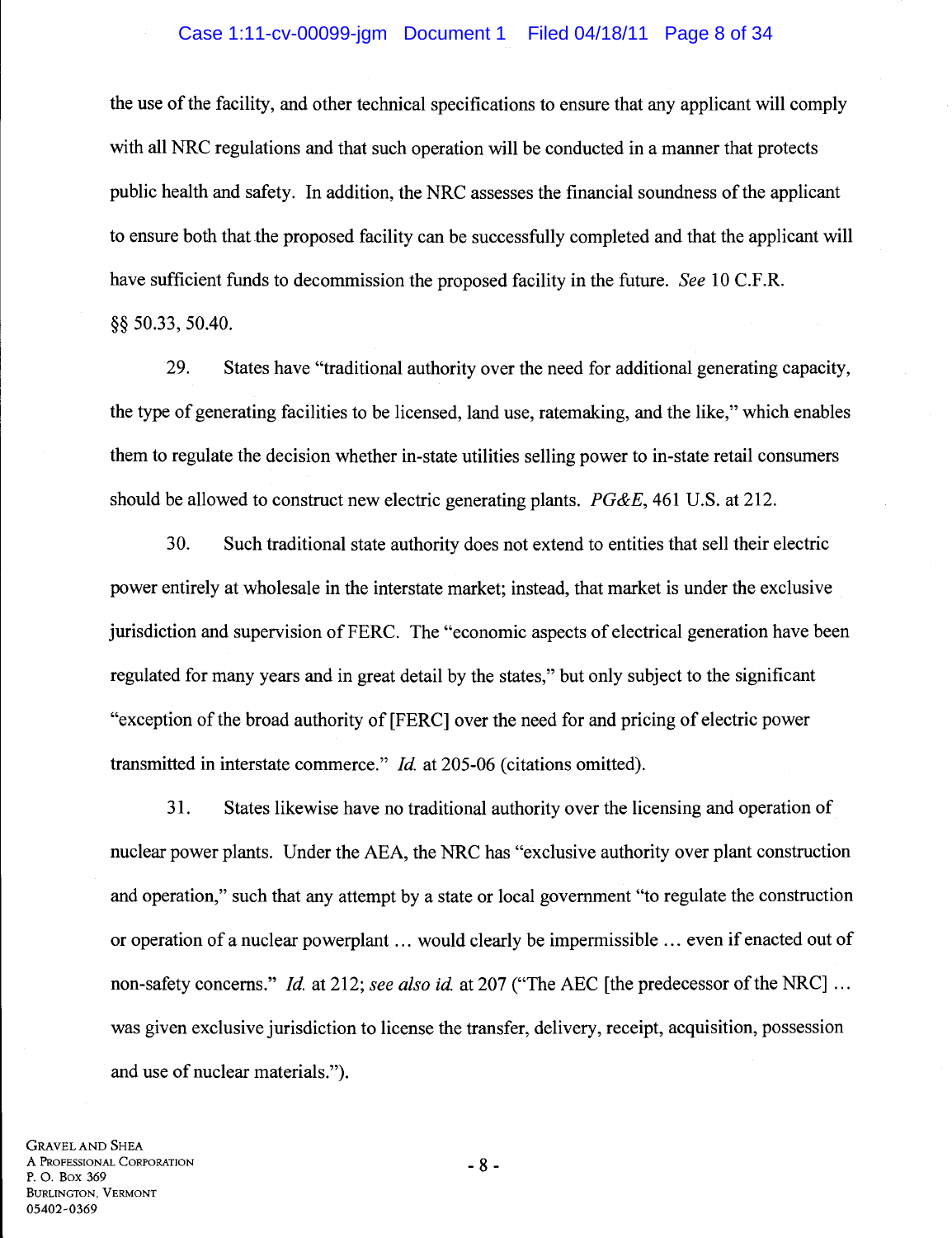# Case 1:11-cv-00099-jgm Document 1 Filed 04/18/11 Page 9 of 34

32. Nor do States have any authority to regulate the radiological safety of nuclear power plants. "[T]he federal government has occupied the entire field of nuclear safety concerns, except the limited powers expressly ceded to the states." *Id.* at 212. Thus, state laws are invalid if they have "some direct and substantial effect on the decisions made by those who build or operate nuclear facilities concerning radiological safety levels." *English,* 496 U.S. at 85.

33. The AEA allows a State to enter into an agreement with the NRC whereby the State agrees to shoulder some of the burden of regulating nuclear facilities. *See* 42 U.S.C. § 2021. Even for such an "agreement state," Congress has made clear that issues relating to "construction and operation" of nuclear facilities remain within the exclusive control of the NRC. *Id.* § 2021(c). Vermont has declined to become an agreement state.

34. In 1982, Congress enacted the Nuclear Waste Policy Act ("NWPA"), 42 U.S.C. §§ 10101-10270, which "establishe[d] a schedule for developing a permanent federal repository" of spent nuclear fuel and "[a]s an alternative to a permanent facility, ... also establishe[d] a federally-monitored temporary storage program." *Skull Valley Band of Goshute Indians v. Nielson,* 376 F.3d 1223, 1242 (lOth Cir. 2004), *cert. denied sub nom. Nielson v. Private Fuel Storage, LLC,* 546 U.S. 1060 (2005). Pursuant to the AEA and the NWPA, "the Atomic Energy Commission and the NRC have promulgated detailed regulations regarding the operation of nuclear facilities, including the storage of SNF [i.e., spent nuclear fuel]." *Id.; see also id.* at 1250 ("Under the federal licensing scheme ... , it is not the states but rather the NRC that is vested with the authority to decide under what conditions to license an SNF storage facility.").

35. In light of this extensive field preemption of state regulation of nuclear facilities in the areas of licensing, construction and operation, storage of spent nuclear fuel, and radiological health and safety, most states containing nuclear facilities have not sought to

regulate in such areas. In those instances where states have attempted to intrude into areas

- 9 -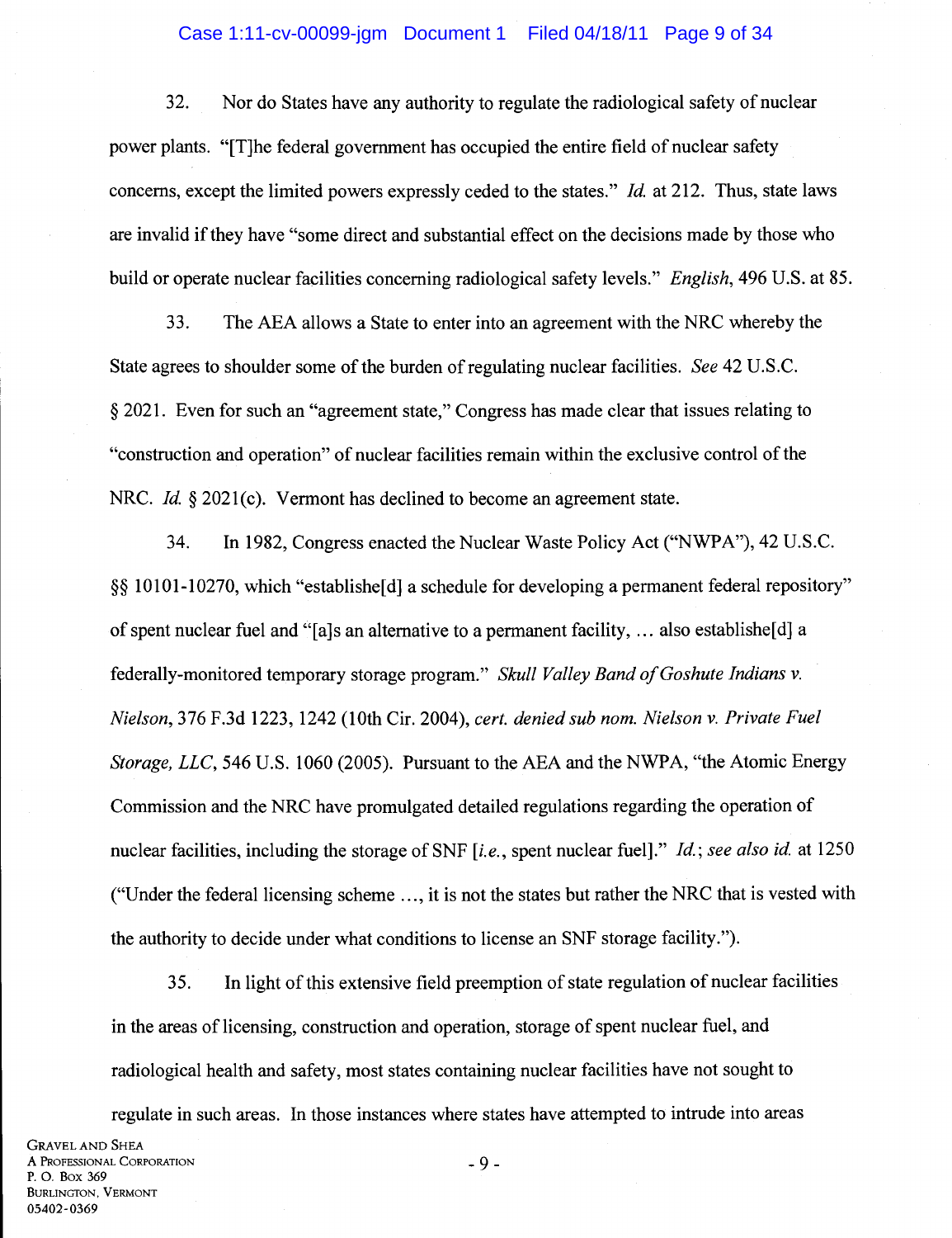# Case 1:11-cv-00099-jgm Document 1 Filed 04/18/11 Page 10 of 34

subject to NRC's exclusive authority, federal and state courts have repeatedly enforced federal preemption.

# II. REGULATORY OVERSIGHT OF THE WHOLESALE POWER MARKET

36. In the continental United States, electricity is delivered over three major networks or "grids": the "Eastern Interconnect" and the "Western Interconnect" (which are connected to each other) and the "Texas Interconnect" (which covers most of Texas). Other than in the parts of Texas covered by the "Texas Interconnect," any electricity that enters the grid in the continental United States "becomes part of a vast pool of energy that is constantly moving in interstate commerce." *New York v. FERC,* 535 U.S. 1, 8 (2002).

37. Section 201(b) ofthe FPA vests PERC with "exclusive authority to regulate the transmission and sale at wholesale of electric energy in interstate commerce." *New England Power Co. v. New Hampshire,* 455 U.S. 331,340 (1982); *see also* 16 U.S.C. § 824(b) (providing federal jurisdiction over "the transmission of electric energy in interstate commerce and ... the sale of electric energy at wholesale in interstate commerce").

38. The FPA requires that all wholesale electricity rates be "just and reasonable," 16 U.S.C. § 824d(a), and requires regulated utilities to file compilations of their rate schedules (known as "tariffs") with PERC and to provide power to retail (distribution) electric utilities on the terms and prices set forth therein,  $id$ ,  $\&$  824d(c).

39. In light of reforms in recent decades to develop competitive electricity markets, PERC has begun permitting certain wholesale sellers of electricity to file "market-based" tariffs that do not specify the exact rate to be charged but instead allow the seller to enter into freely negotiated contracts with purchasers or to sell into the open wholesale markets. PERC approves a market-based tariff only where a utility demonstrates that it does not have or has adequately

- 10-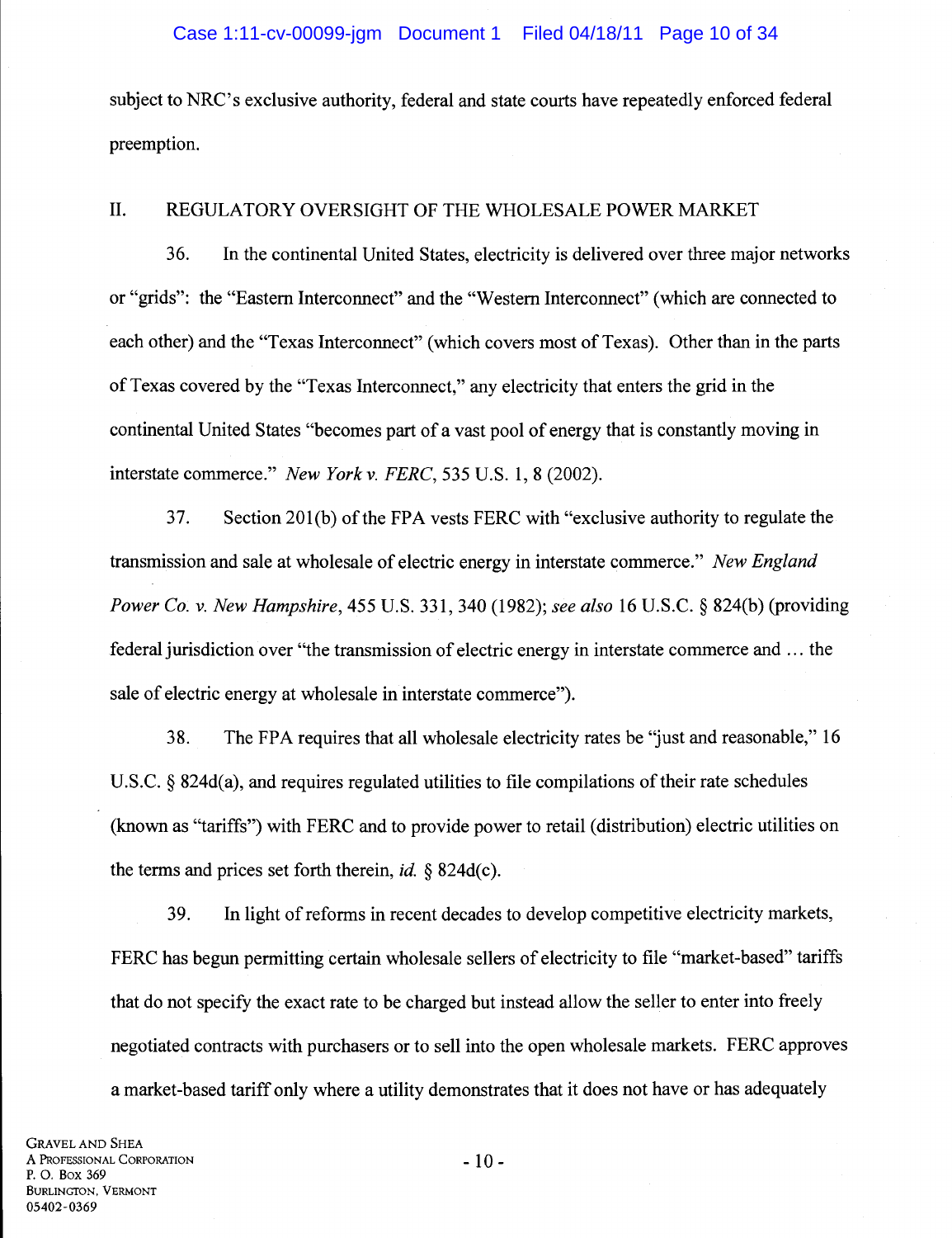#### Case 1:11-cv-00099-jgm Document 1 Filed 04/18/11 Page 11 of 34

mitigated market power, lacks the capacity to impose other barriers to entry, and does not provide preferences to its affiliates. *See generally* Market-Based Rates for Wholesale Sales of Electric Energy, Capacity and Ancillary Services by Public Utilities, 72 Fed. Reg. 39,904 (July 20, 2007). The terms of such contracts, whether filed with the Commission or merely executed pursuant to market-based rate authority granted by the Commission, are subject to the Commission's exclusive jurisdiction and may be set aside "only if FERC concludes that the contract seriously harms the public interest." *NRG Power Mktg., LLC v. Me. Pub. Utilis. Comm'n,* 130 S.Ct. 693, 700 (2010) (quoting *Morgan Stanley Cap. Group Inc. v. Pub. Util. Dist. No. 1,* 554 U.S. 527, 530 (2008)).

40. In 1996, FERC mandated open access to the nation's transmission grid to allow, among other things, greater competition among wholesale generators. *See generally* Promoting Wholesale Competition Through Open Access Non-Discriminatory Transmission Services by Public Utilities, Order No. 888,61 Fed. Reg. 21,540 (May 10, 1996), *aff'd sub nom. Transmission Access Policy Study Group v. FERC,* 225 F.3d 667, 681 (D.C. Cir. 2000) *(per curiam), aff'd sub nom. New York v. FERC,* 535 U.S. 1 (2002). Later, FERC encouraged the voluntary formation of Regional Transmission Organizations ("RTOs") to administer the transmission grid on a regional basis. *See generally* Regional Transmission Organizations, Order No. 2000,65 Fed. Reg. 810 (Jan. 6, 2000), *aff'd sub nom. Pub. Uti!. Dist. No. 1 v. FERC,* 272 F.3d 607, 611 (D.C. Cir. 2001) *(per curiam).* ISO New England Inc. ("ISO-NE"), an independent, non-profit corporation, is the RTO that serves Connecticut, Maine, Massachusetts, New Hampshire, Rhode Island, and Vermont. ISO-NE has three primary responsibilities: (1) to ensure minute-to-minute reliable operation of New England's bulk electric power system; (2) to develop, oversee, and fairly administer New England's wholesale electricity marketplace; and

(3) to manage the bulk electric power system's and wholesale markets' planning processes to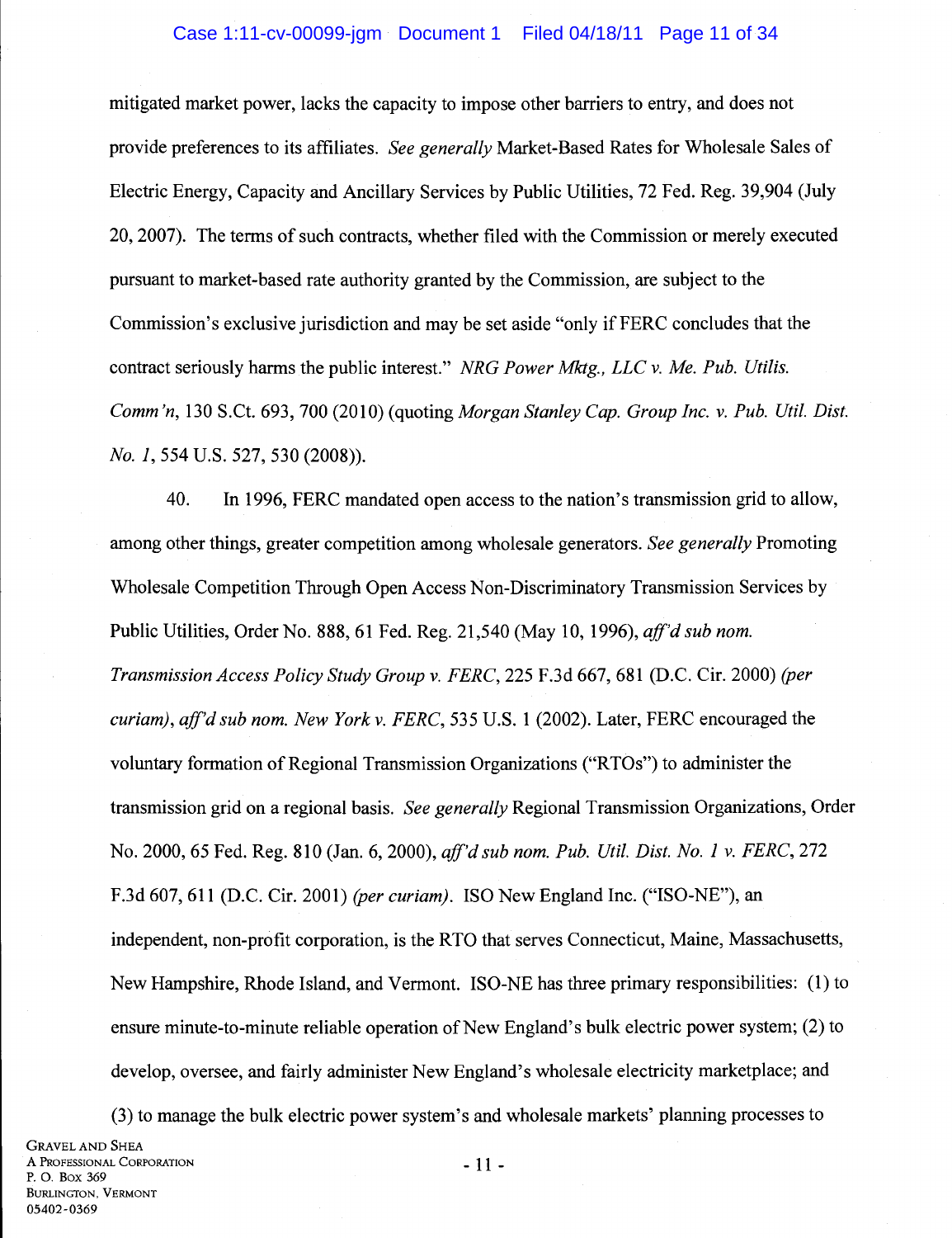# Case 1:11-cv-00099-jgm Document 1 Filed 04/18/11 Page 12 of 34

address New England's future electricity needs. ISO-NE, Overview, *available at*  http://www.iso-ne.com/aboutiso/co\_profile/overview/ index.html.

41. The Vermont Yankee Station is a merchant electricity plant that sells its power only at wholesale on the interstate market, and therefore the rates charged for that power are subject to the exclusive regulation of FERC.

42. In 2002, ENVY initially applied for and received authorization from FERC to sell its power into the ISO-NE interstate market at market-based rates. FERC has periodically renewed its authorization for ENVY to sell at market-based rates so that such authorization has remained in effect without interruption from 2002 to the present date.

# III. THE VERMONT YANKEE STATION

#### A. Description of the Vermont Yankee Station and its Operations

43. The Vermont Yankee Station, the only nuclear power plant constructed or operated in the history of the State of Vermont, has been providing clean, reliable wholesale power to utilities (which in tum sell the power at retail to end-users) in Vermont and other States throughout the Northeast since 1972.

44. The Vermont Yankee Station employs approximately 650 people who live in communities throughout Vermont and the surrounding areas. It provides approximately \$100 million annually in direct and indirect economic benefit to the State of Vermont and the surrounding region through payroll, taxes, and local purchases of goods and services.

45. The Vermont Yankee Station accounts for approximately one-third of the baseload power used by Vermont electricity customers and additionally provides a substantial amount of power to out-of-state consumers. The Vermont Yankee Station operates with virtually no emission of regulated air pollutants (such as nitrogen oxides and sulfur dioxides) or

GRAVEL AND SHEA A PROFESSIONAL CORPORATION P. 0. Box 369 BURLINGTON, VERMONT 05402-0369

- 12-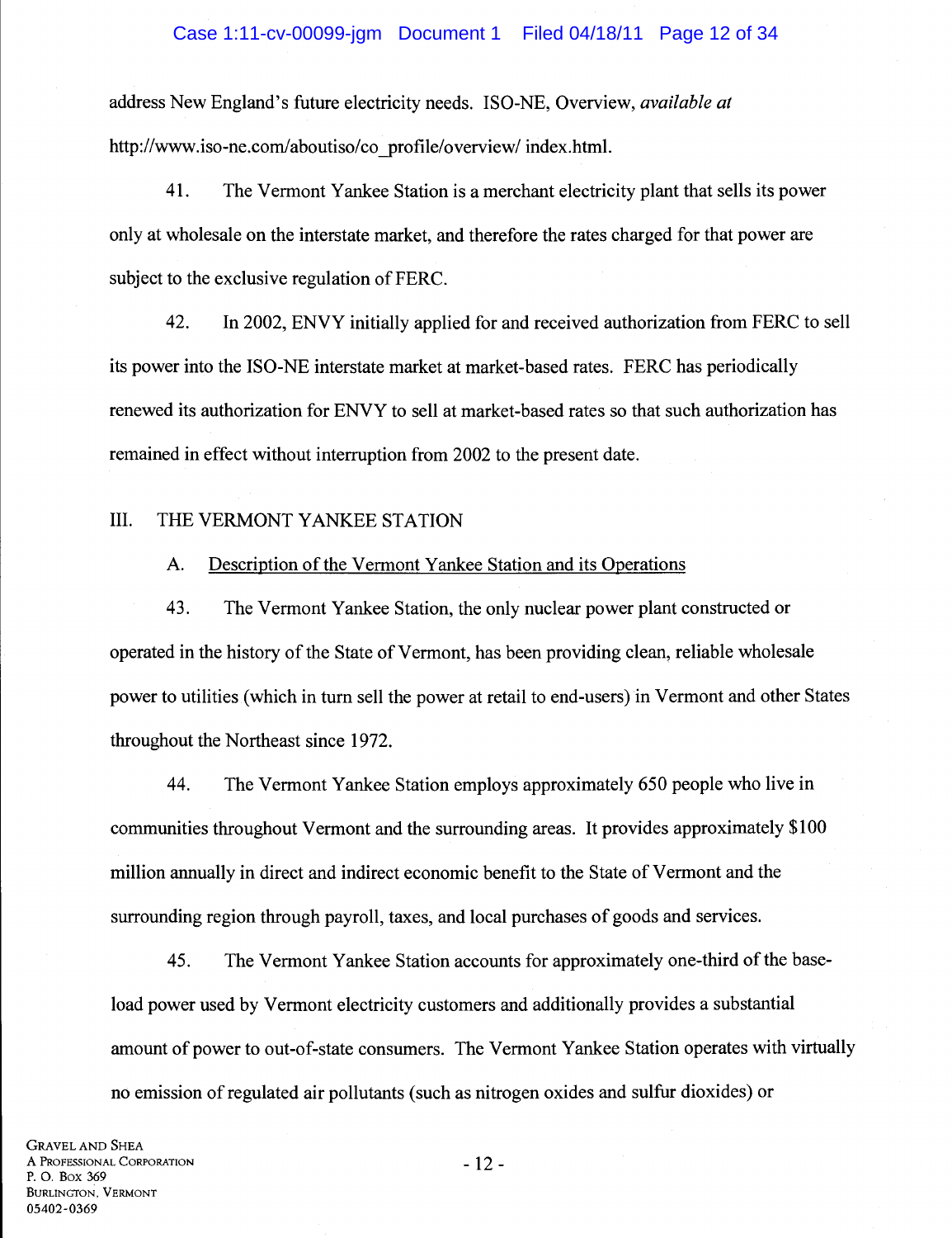## Case 1:11-cv-00099-jgm Document 1 Filed 04/18/11 Page 13 of 34

greenhouse gases (such as carbon dioxide) from its core electric generating activities. The Vermont Yankee Station has consistently operated in compliance with safety standards promulgated and enforced by the NRC, consistently receiving the highest color rating (green). NRC, *Reactor Oversight Process,* http://www.nrc.gov/NRR/OVERSIGHT/ASSESS/index.html (explaining color rating system). The Vermont Yankee Station also has a proven reliability record, recently operating for 532 continuous days, after which the plant paused only to refuel and to perform required maintenance, inspections, and tests.

46. Following its construction and initial licensing, the Vermont Yankee Station was owned by Vermont Yankee Nuclear Power Corporation ("VYNPC"), a joint venture of New England retail utilities. ENVY acquired the Vermont Yankee Station from VYNPC on July 31, 2002.

4 7. The Vermont Yankee Station receives authorization to operate from the NRC through issuance of a license after an extensive federal review process that includes a comprehensive environmental review under the federal National Environmental Policy Act, 42 U.S.C. § 4321 *et seq.,* among other laws. On March 21,2011, the NRC granted a 20-year renewal of the Vermont Yankee Station's license, so that the Vermont Yankee Station is authorized to operate through March 21, 2032. Ex. A.

48. Because the power produced by the Vermont Yankee Station is sold only into the interstate wholesale market, subject to the exclusive jurisdiction of FERC, neither the Vermont General Assembly nor the Vermont PSB has the authority over the sales of power generated by the Vermont Yankee Station that those bodies might have over sales of power by state-regulated retail utilities to end-user customers.

- 13-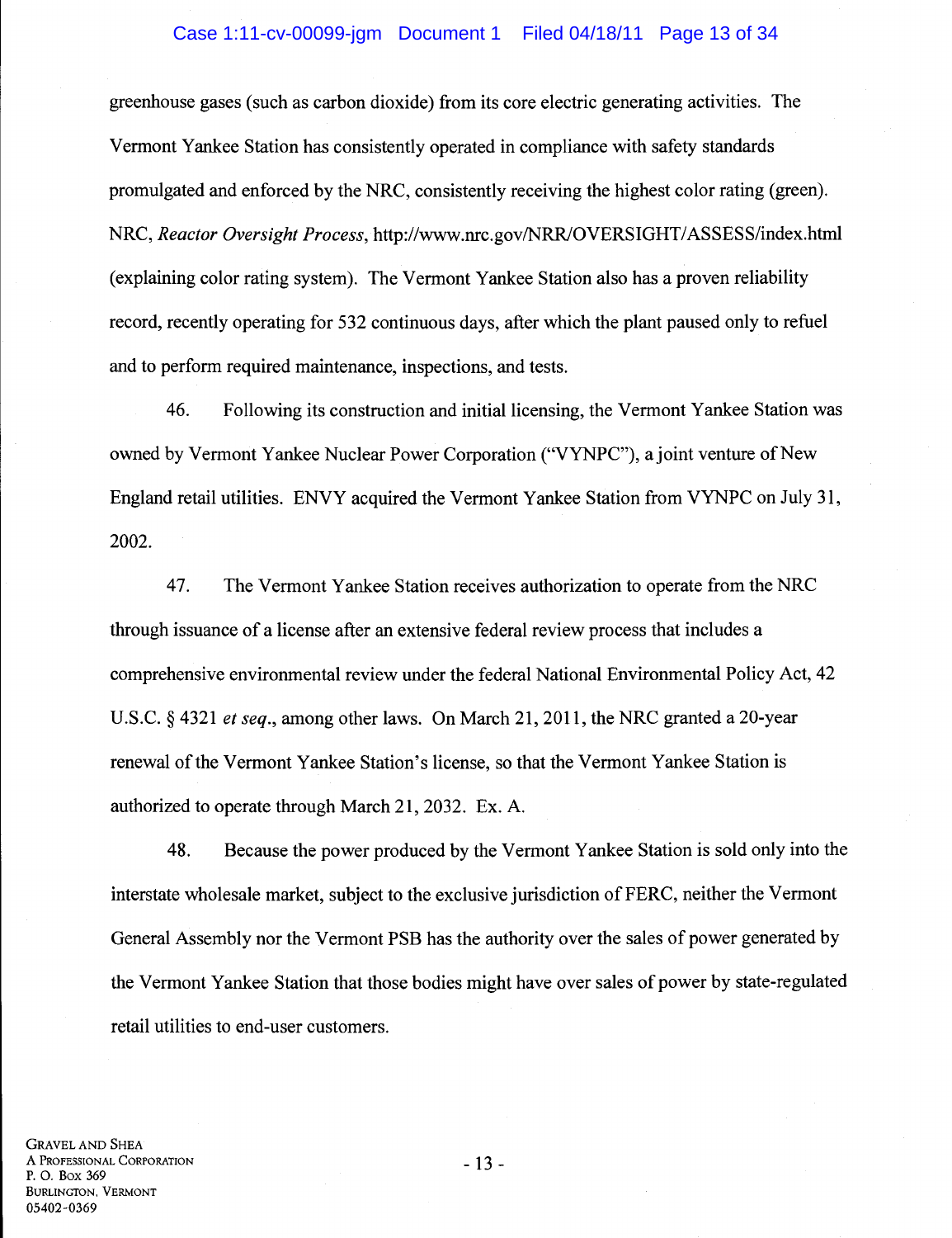# B. Renewal of the Vermont Yankee Station's Federal License

49. The Vermont Yankee Station's original 40-year NRC license extended to March 21,2012. On January 27,2006, ENVY and ENOl applied to the NRC for a license extension of 20 years. This triggered an extensive, more than five-year review process by NRC into ENVY's and ENOI's continued operation of the Vermont Yankee Station. Among the actions taken by the NRC in reviewing the licensing renewal application were:

- Extensive audits of ENVY's Aging Management Programs and Aging Management Reviews to determine whether the Vermont Yankee Station can operate without undue risk to the public's health and safety after March 21, 2012;
- Extensive audit of ENVY's Scoping and Screening Methodology to ensure that ENVY is adequately reviewing its systems for any radiological health and safety risks;
- Multiple site inspections to perform NRC's own analysis of safety risks; and
- Multiple public meetings and hearings to address environmental and safety concerns about the continued operation of the Vermont Yankee Station.

A full description of the review procedures in which the NRC engaged regarding ENVY's

application for licensing renewal is available on the NRC's website at

*http://www. nrc. gov/1/licensing/renewal/ applications/vermont-yankee. html#schedule.* 

50. On March 21, 2011, following "the NRC staff's thorough and extensive safety and environmental reviews of the application" (Press Release, NRC, NRC Will Renew Vermont Yankee Operating License For An Additional 20 Years (Mar. 10, 2011)), the NRC issued a Renewed Facility Operating License (Ex. A) for continued operation of the Vermont Yankee Station from March 22, 2012 through March 21, 2032. As a matter of federal law, therefore, the Vermont Yankee Station is fully licensed for operation for another two decades.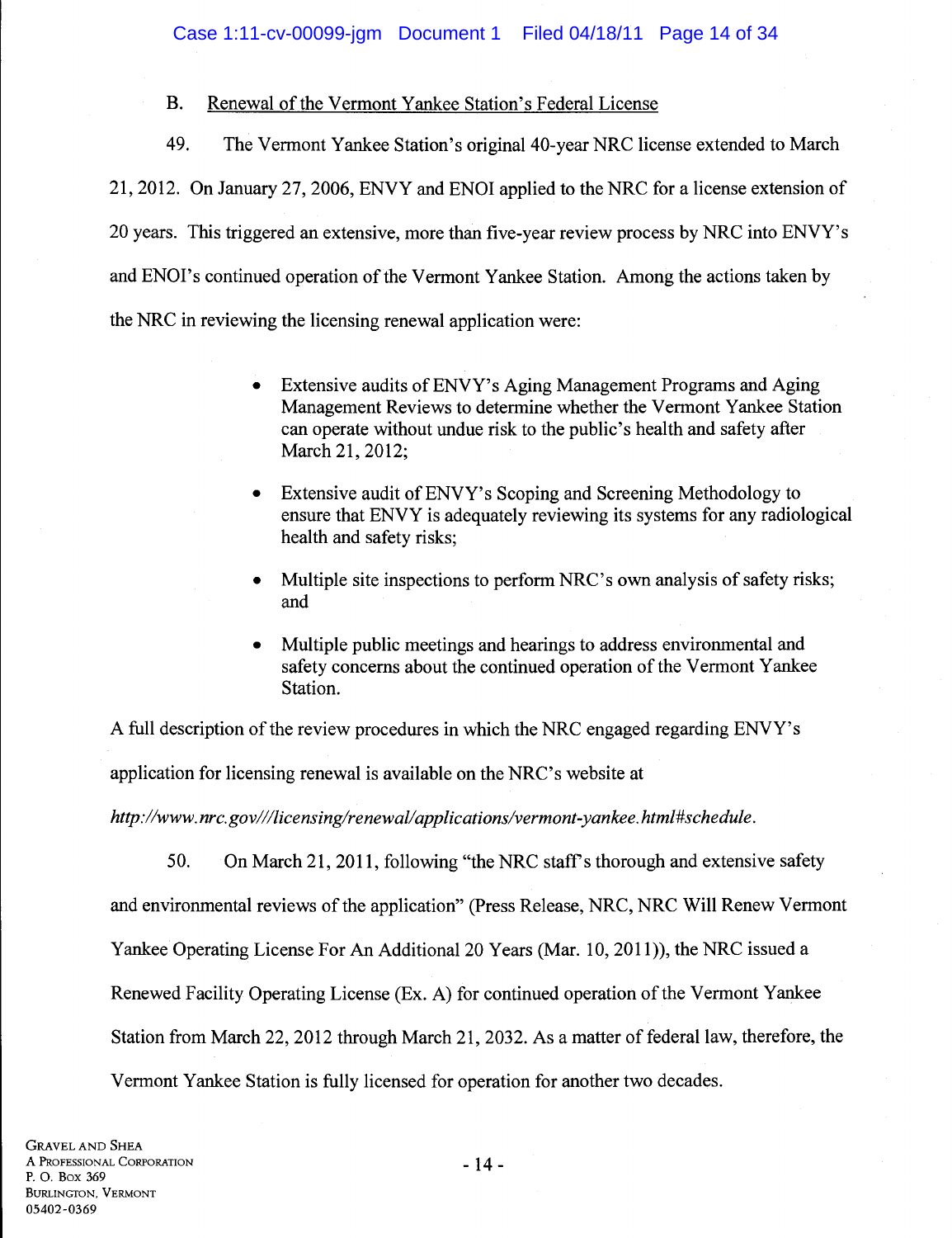# IV. VERMONT REGULATORS' ASSERTION OF AUTHORITY OVER THE VERMONT YANKEE STATION

51. During the summer of 2001, the then-owner of the Vermont Yankee Station, VYNPC, invited bids to buy the Vermont Yankee Station after the PSB did not approve an earlier attempted sale. Following a successful bid for ENVY to acquire the Vermont Yankee Station, VYNPC petitioned the Vermont PSB to approve the sale of the Vermont Yankee Station to ENVY. ENVY and ENOl participated in that proceeding, ultimately requesting the PSB to issue them a CPG to own and operate the Vermont Yankee Station.

52. The PSB subjected the parties, including ENVY, VYNPC, and certain of its shareholders, to a 10-month proceeding, holding multiple hearings and ordering substantial discovery about the sale. As part of its ultimate decision, the PSB considered whether to order the immediate or future shutdown of the Vermont Yankee Station. Vt. Pub. Serv. Bd., Dkt. No. 6545, Final Order, at 15-16 (June 13, 2002).

53. Faced with the PSB's assertion of authority over the fate of the Vermont Yankee Station, and the attendant risks to the successful completion of the sale of the Vermont Yankee Station, ENVY, ENOl, VYNPC, and its Vermont shareholders negotiated a Memorandum of Understanding ("MOU") with the Vermont Department of Public Service ("DPS") that resulted in ENVY making substantial monetary concessions with respect to energy rates and commitments regarding the future decommissioning of the Vermont Yankee Station, in exchange for the DPS agreeing to recommend to the PSB that the sale be approved and that the PSB issue a CPG to ENVY and ENOL

54. As a condition of the MOU, DPS required ENVY and ENOl to agree that the CPG issued to ENVY and ENOl would authorize the operation ofthe Vermont Yankee Station

- 15 -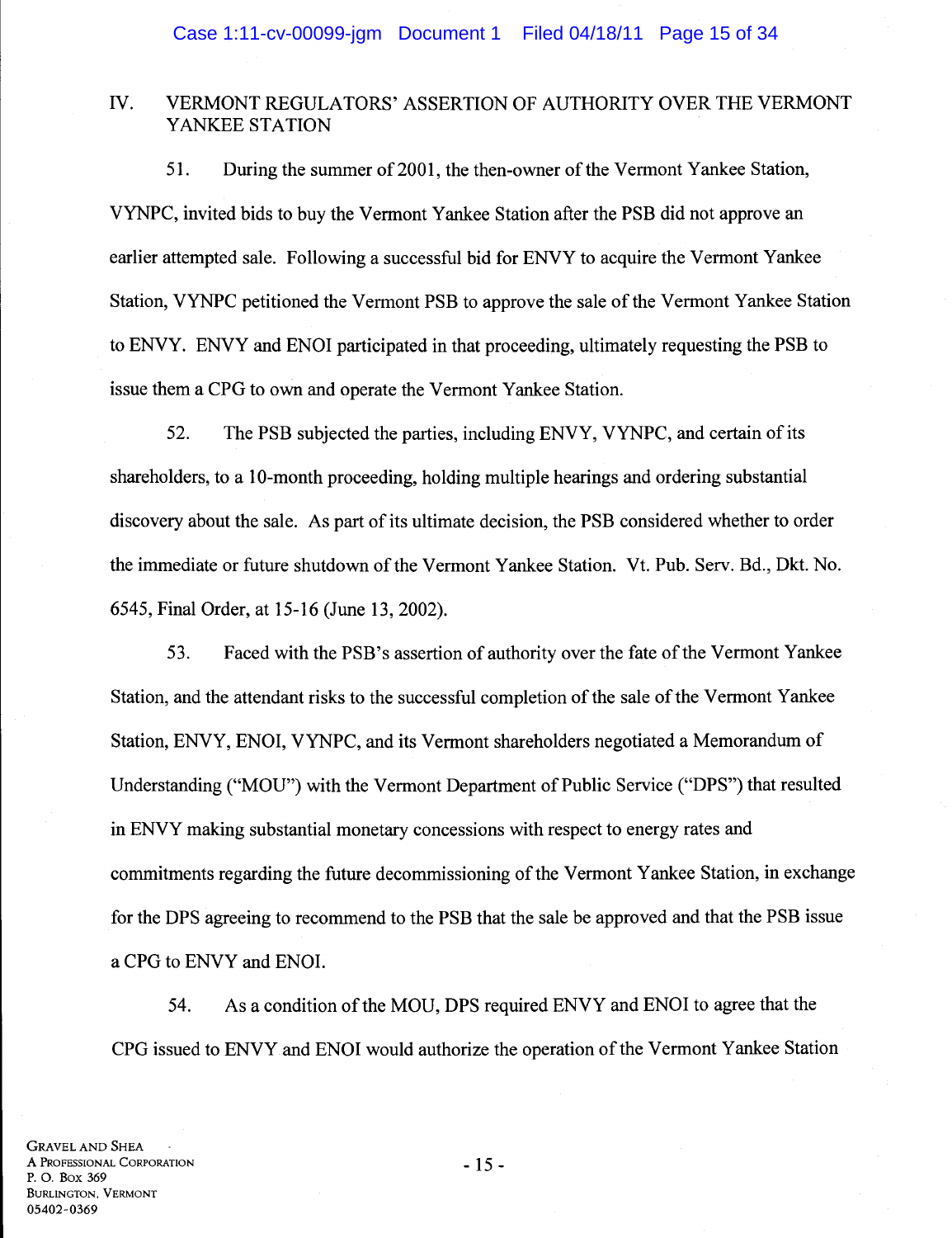#### Case 1:11-cv-00099-jgm Document 1 Filed 04/18/11 Page 16 of 34

only until March 21, 2012 (the date of the expiration of the Vermont Yankee Station's initial NRC license), and that ENVY would be forced to seek another CPG to operate beyond that date.

55. DPS also required ENVY and ENOl to agree in the MOU "that the Board has jurisdiction under current law to grant or deny approval of operation of the [Vermont Yankee] Station] beyond March 21, 2012" and "to waive any claim ... that federal law preempts the jurisdiction of the [PSB] to take the actions and impose the conditions agreed upon in this paragraph to renew, amend or extend the [CPG] to allow operation of the [Vermont Yankee Station] after March 21, 2012, or to decline to so renew, amend or extend."

56. As described in more detail in paragraphs 60-81, *infra,* Vermont later repudiated the MOU, breaching that agreement and excusing ENVY's and ENOl's obligation to further comply with its conditions (specifically, the waiver provision) by enacting statutes eliminating the PSB's "jurisdiction under current law" as set forth in the terms of the MOU and instead requiring the direct approval of the Vermont General Assembly before the PSB could issue a CPG for the Vermont Yankee Station's post-March 21, 2012 operation or for the storage of spent nuclear fuel derived from post-March 21, 2012 operation.

57. Vermont repudiated the MOU in at least one other respect: Vermont officials have made clear following the MOU's execution that radiological safety is a key focus of their efforts to regulate and indeed shut down the Vermont Yankee station. When the MOU was signed, ENVY and ENOl had no reason to contemplate that, notwithstanding the Supreme Court's clear ruling in *PG&E* that states may not regulate based on safety concerns, Vermont's PSB or its General Assembly would attempt to do so. Indeed, the PSB itself appeared to understand at the time of the MOU that, where its scope of authority was limited by federal law, its "jurisdiction cannot be created by contract or waiver." Vt. Pub. Serv. Bd., Dkt. No. 6270, Order re: Mot. for

Decl. of Bd. Jurisdiction, at 46-47 (Sept. 18, 2001); *see also id.* at 21 n.24 ("To the extent that GRAVEL AND SHEA A PROFESSIONAL CORPORATION P. 0. Box 369 BURLINGTON, VERMONT 05402-0369 - 16-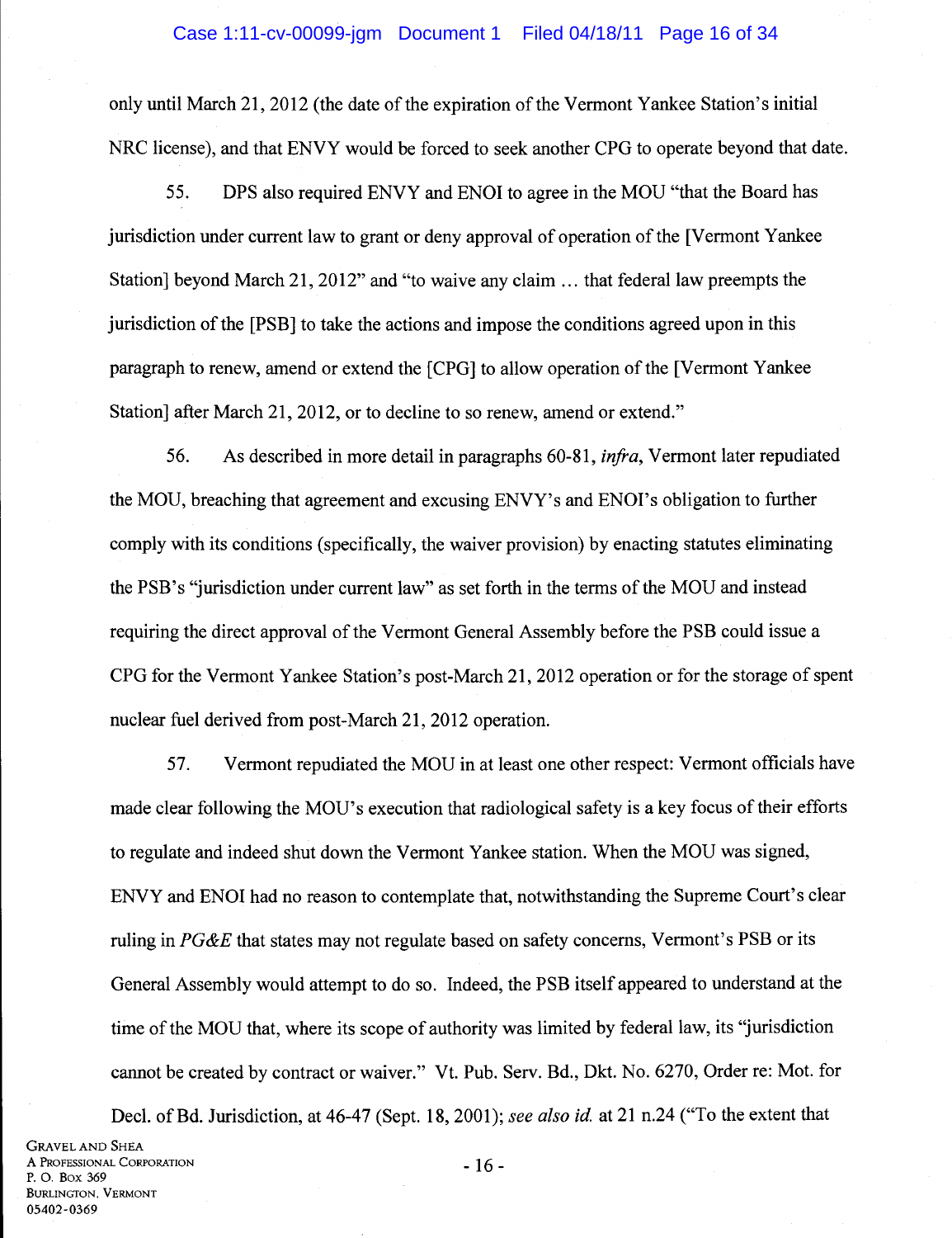# Case 1:11-cv-00099-jgm Document 1 Filed 04/18/11 Page 17 of 34

the Board is preempted from modifying the Rule 4.100 contracts, the Board is preempted from modifying the contracts on any state-law basis, including principles of estoppel."); *id.* at 28 ("If the Board is preempted by federal law from granting the relief that the Utilities have requested, the Utilities have not explained how—nor even asserted that—the doctrine of estoppel can reestablish jurisdiction that has been federally preempted.").

58. The PSB ultimately decided to approve the sale to ENVY, issuing a CPG allowing ENVY to own, and ENOl to operate, the Vermont Yankee Station until March 21, 2012, and requiring ENVY and ENOl to seek a new CPG to operate the Vermont Yankee Station beyond that date. By explicitly approving the MOU (with the exception of certain terms not relevant here), the PSB also ordered that, absent the receipt of such a new CPG, ENVY and ENOl would be prohibited from operating the Vermont Yankee Station after that date, and would be permitted only to decommission the site.

# V. THE VERMONT GENERAL ASSEMBLY'S ASSERTION OF AUTHORITY OVER THE VERMONT YANKEE STATION

59. As explained above, federal law preempts Vermont's efforts, through enactment and enforcement of the multiple statutes enacted by the Vermont General Assembly directed at the Vermont Yankee Station, to regulate the licensing and operation of the Vermont Yankee Station and/or to regulate or close the Vermont Yankee Station based on radiological safety concerns. Federal law preempts Vermont's efforts whether exercised through the PSB's assertion of authority to issue or deny a CPG, or through the assertion by the Vermont General Assembly of authority to control whether a CPG is issued.

A. The 2005 Act

60. On June 21, 2005, the Vermont General Assembly passed a law that both codified the PSB's purported role in the ultimate decision whether to allow the Vermont Yankee Station

- 17-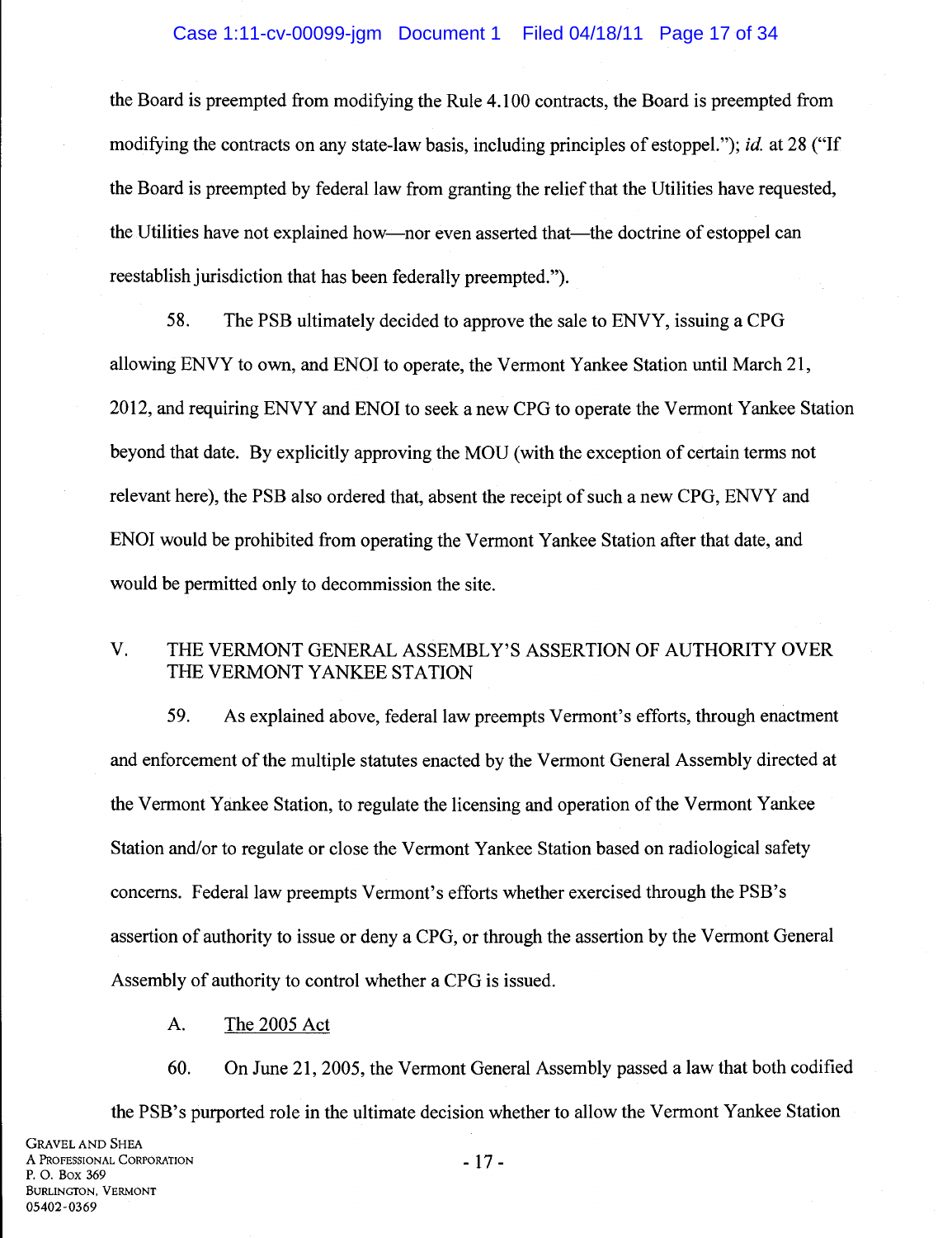to operate after March 21, 2012, and inserted the General Assembly into the process of deciding whether the Vermont Yankee Station may operate after that date (specifically, by regulating storage of spent fuel generated by operations after that date). The 2005 Act states that "[c]ompliance with the provisions of this subchapter shall not confer any expectation or entitlement to continued operation of Vermont Yankee following the expiration of its current NRC operating license on March 21, 2012. Before the owners of the generation facility may operate the generation facility beyond that date, they must first obtain a certificate of public good from the public service board under Title 30." Vt. Stat. Ann. tit. 10,  $\delta$  6522(c)(5).

61. The 2005 Act also provides that"[ s ]torage of spent fuel derived from the operation of Vermont Yankee after March 21, 2012 shall require the approval of the general assembly under this chapter." *Id* § 6522(c)(4). (Spent fuel is stored at the Vermont Yankee Station only because the federal Department of Energy ("DOE") defaulted on a contract to remove the fuel and store it elsewhere. ENOl is actively pursuing litigation against the DOE to recover costs attributable to the agency's default in accordance with the federal NWPA, 42 u.s.c. §§ 10101-10270.)

B. The 2006 Act

62. On May 18, 2006, mere months after ENVY and ENOl applied for license renewal with the NRC, the Vermont General Assembly passed a law that further repudiated and breached the MOU by explicitly prohibiting the operation of the Vermont Yankee Station beyond March 21, 2012 absent express approval from the General Assembly, as opposed to approval by the PSB under the then "current law" that was expressly referenced in the 2002 MOU. The 2006 Act encroached further upon the NRC's exclusive authority over nuclear plant licensing and operation and over nuclear safety by injecting the State General Assembly itself into preempted areas of federal authority.

GRAVEL AND SHEA A PROFESSIONAL CORPORATION P. 0. Box 369 BURLINGTON, VERMONT 05402-0369

- 18-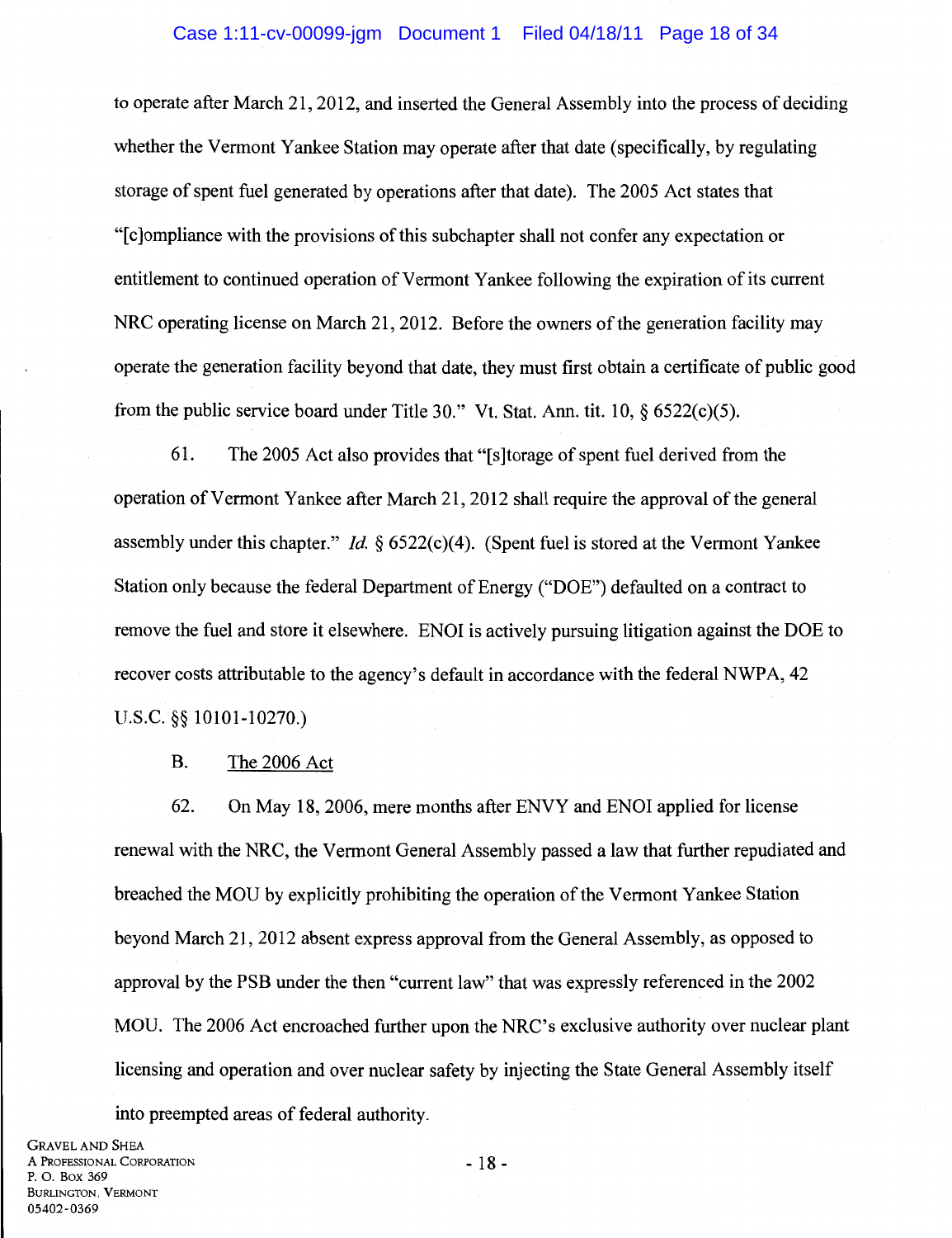63. Entitled "An Act Relating to a Certificate of Public Good for Extending the Operating License of a Nuclear Power Plant," the 2006 Act states that "[i]t remains the policy of the state that a nuclear energy generating plant may be operated in Vermont only with the explicit approval of the General Assembly." 2006 Vt. Acts & Resolves No. 160 ("Act 160"). The Act further provides:

> No nuclear energy generating plant within this state may be operated beyond the date permitted in any certificate of public good granted pursuant to this title, including any certificate in force as of January 1, 2006, unless the general assembly approves and determines that the operation will promote the general welfare, and until the public service board issues a certificate of public good under this section. If the general assembly has not acted under this subsection by July 1, 2008, the board may commence proceedings under this section and under 10 V.S.A. chapter 157, relating to the storage of radioactive material, but may not issue a final order or certificate of public good until the general assembly determines that operation will promote the general welfare and grants approval for that operation.

Vt. Stat. Ann. tit. 30, § 248(e)(2).

64. Act 160 changed the requirements for the Vermont Yankee Station to obtain a CPG in ways that could not have been predicted when ENVY purchased the Vermont Yankee Station and signed the MOU in 2002. The MOU subjected ENVY's and ENOl's continued operation of the Vermont Yankee Station after March 21, 2012 to a determination to be made by the PSB under then "current law." Because the PSB has "the powers of a court of record in the determination and adjudication of all matters over which it is given jurisdiction," Vt. Stat. Ann. tit. 30, § 9, it is a quasi-judicial expert decision-maker, independent of legislative control, and its decisions must be supported by substantial evidence and be subject to judicial review.

65. Act 160, by contrast, supplanted this "current law" as it existed in 2002 with a decision-making process that placed ENVY's and ENOl's fate in the hands of elected political

decision-makers, namely the State General Assembly and Governor. Under Act 160, these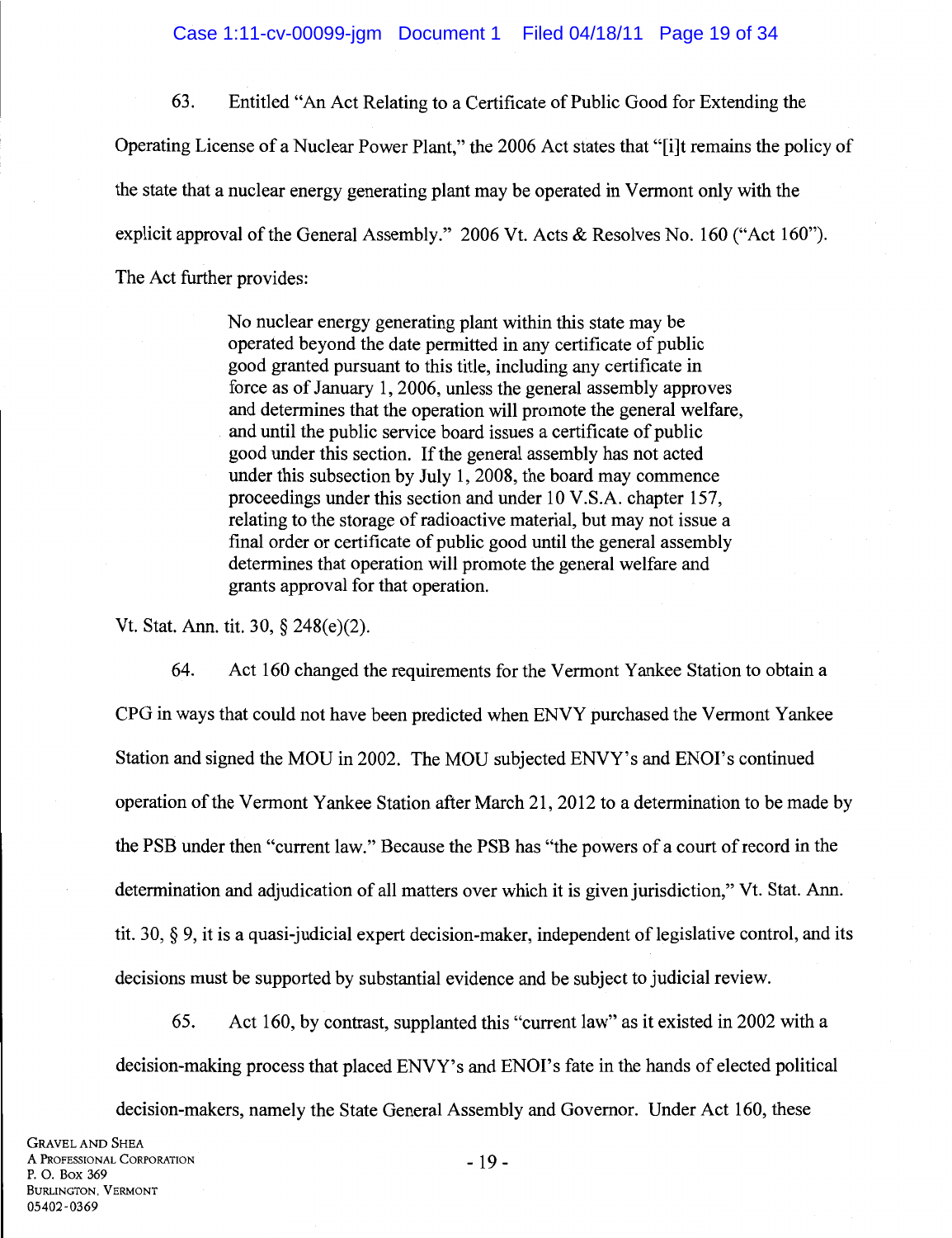## Case 1:11-cv-00099-jgm Document 1 Filed 04/18/11 Page 20 of 34

decision-makers could deprive ENVY and ENOI of the authority to operate the Vermont Yankee Station beyond March 21, 2012 for unsupported, unstated, or arbitrary reasons.

66. Act 160 thus gave the Vermont General Assembly an effective veto over the NRC's federal relicensing process in contravention of the express terms of the MOU, which provided for a decision by the PSB under "current law" as it existed in 2002.

67. Act 160 also expresses legislative concern with the radiological safety of the Vermont Yankee Station. Specifically, it mandates a study of various factors to inform the General Assembly's decision whether to authorize the PSB to consider granting a CPG, including "analysis of ... public health issues." Vt. Stat. Ann. tit. 30,  $\S$  254(b)(2)(B).

68. On March 3, 2008, in an effort to accommodate Vermont's concerns and to avoid a lengthy and costly litigation over the State's authority given the restrictions imposed by federal law, ENVY and ENOl filed a petition for an amendment of its existing CPG to allow continued operation past March 21, 2012. Acknowledging that, under the 2006 Act, the PSB lacked authority even to commence a proceeding on the petition before July 1, 2008, absent legislative approval, ENVY and ENOl requested that the PSB set a timetable for proceedings to begin after July 1, 2008, and that it inform the General Assembly of its request.

C. The 2008 Act

69. On June 5, 2008, just a few months after ENVY and ENOl requested amendment of their CPG, the General Assembly passed "Act 189, An Act Relating to a Comprehensive Vertical Audit and Reliability Assessment of the Vermont Yankee Nuclear Facility." 2008 Vt. Acts & Resolves No. 189 ("Act 189"). This Act further injected the General Assembly into the Vermont Yankee Station relicensing process, encroaching further upon the NRC's exclusive authority over nuclear plant licensing and operation and over nuclear safety.

-20-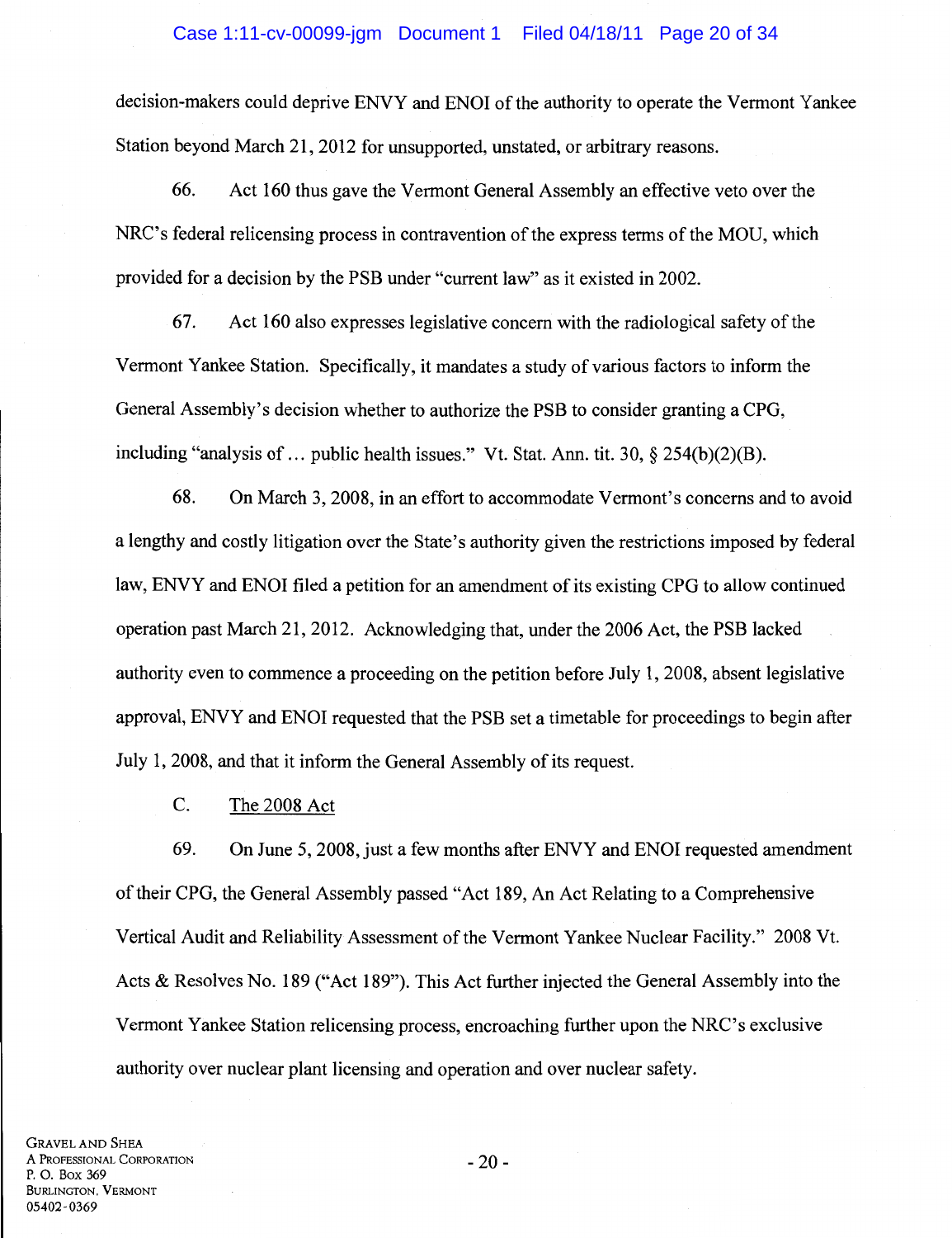# Case 1:11-cv-00099-jgm Document 1 Filed 04/18/11 Page 21 of 34

70. Act 189 stated that its purpose was to provide a full assessment of the operation of the plant: "It is the purpose of this act to provide for a thorough, independent, and public assessment of the reliability of the systems, structures, and components of the Entergy Nuclear Vermont Yankee facility."

71. The breadth of Act 189's encroachment on the NRC's exclusive authority over nuclear plant licensing, operation, and safety is substantial. Among other requirements, the Act mandates a "comprehensive" state assessment of every aspect of plant operation and safety, requiring "an in-depth inspection" of all Vermont Yankee Station systems, including the plant's "electrical system," "emergency system," "mechanical system," "primary containment system," "heat removal system," "cooling system," and "underground piping system that carries radionuclides." Further, the Act sets forth the extent of the audit of each of these systems, making clear that it requires inquiry into essential aspects of plant construction, operation, and safety.

72. Act 189 requires thirteen separate areas of inquiry into each of the identified systems, including but not limited to assessment of: (1) whether the "design of the system [is] in keeping with the expected initial conditions and its design basis"; (2) whether "plant records adequately represent the as-built condition of the plant"; (3) "[w]hat changes or compensations have been made to accommodate unanticipated operations outcomes"; (4) the results of periodic testing and inspection of the systems; (5) whether "the management system for aging components [has] been adequately maintained to assure the components meet the design basis"; (6) all repairs, modifications, and redesigns to plant systems; and (7) the efficacy of plant operator training.

GRAVEL AND SHEA A PROFESSIONAL CORPORATION P. 0. Box 369 BURLINGTON, VERMONT 05402-0369

- 21 -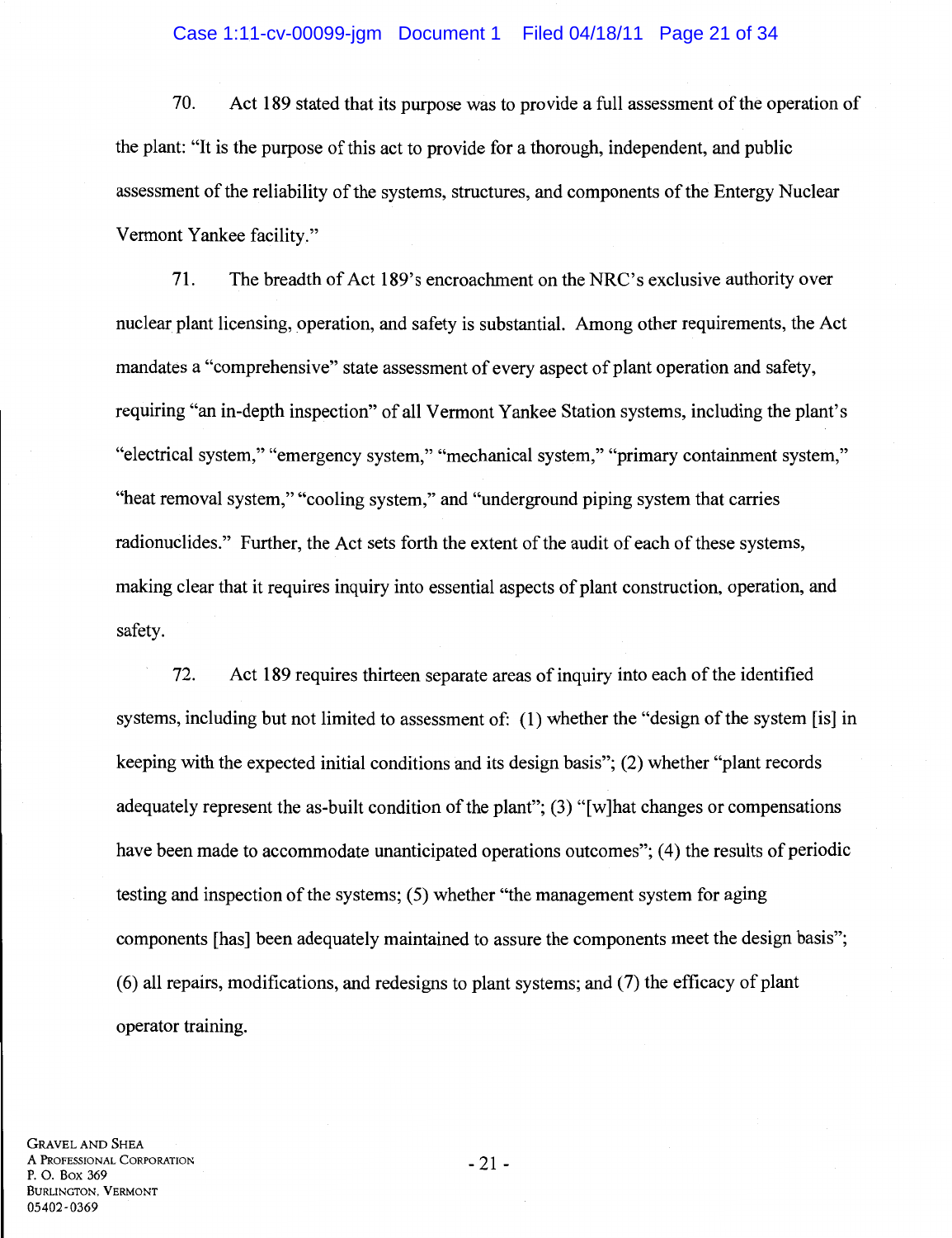#### Case 1:11-cv-00099-jgm Document 1 Filed 04/18/11 Page 22 of 34

73. Act 189 also authorized the PSB to commence proceedings on ENVY's and ENOl's CPG petition, but *not* to grant the petition. Thus, under Act 160, further legislative action would be required before the PSB could grant the petition.

74. The PSB's subsequent relicensing proceeding under Act 189 has involved state assessment of the radiological safety of the operation of the Vermont Yankee Station in violation ofNRC's exclusive authority under federal law. The PSB ordered ENVY and ENOl to produce voluminous discovery relating to the operation and safety of the Vermont Yankee Station, including extensive testimony by nuclear engineers and extensive document production relating to the various plant systems specified in Act 189, such as testimony relating to the systems containing radionuclides. The DPS evaluated this information, in addition to conducting an onsite inspection of the plant, and created a "Comprehensive Reliability Assessment" of the safety and continued operation of the Vermont Yankee Station. The proceeding has also included numerous hearings on these subjects.

75. Given that the Vermont General Assembly has not yet provided it with authorization to act, the PSB may not rule on ENVY's and ENOl's request for relicensing beyond March 21, 2012.

76. In February 2011, Governor Shumlin—citing the discovery of tritium in monitoring wells that had previously shown negative results, but without citing any basis for concern about such discovery other than radiological safety--ordered the Vermont DPS to form a "Reliability Oversight Committee" to provide "additional expertise on oversight of Vermont Yankee issues within the state's jurisdiction." Press Release, Gov. Peter Shumlin Calls for Vermont Yankee Reliability Oversight Committee, Citing Tritium Leaks (Feb. 2011), *available at* http://governor.vermont.gov/newsroom-nuclear-oversight.

GRAVEL AND SHEA A PROFESSIONAL CORPORATION P. 0. Box 369 BURLINGTON, VERMONT 05402-0369

-22-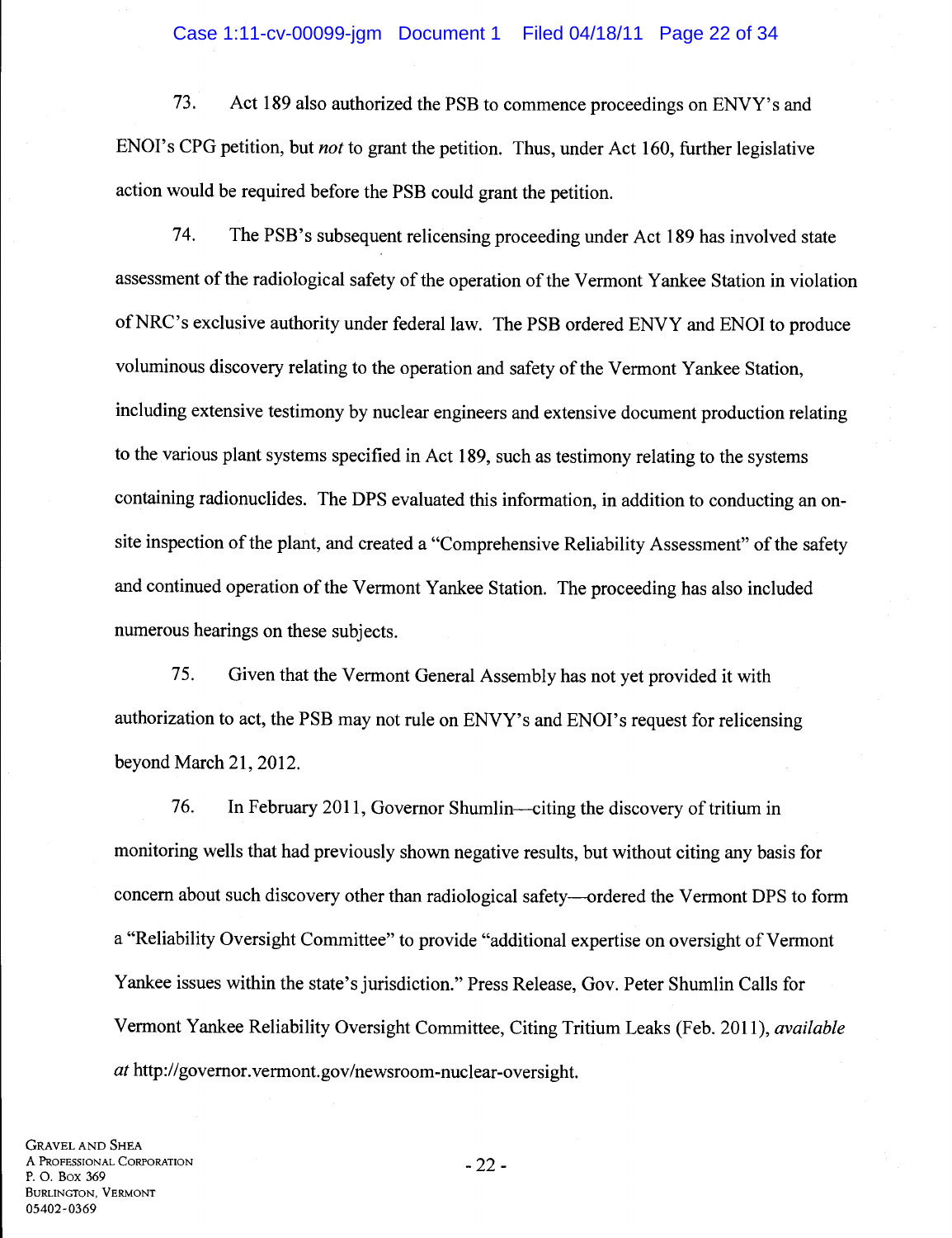#### D. The Vermont General Assembly's Further Repudiation of the MOU

77. On January 7, 2010, ENVY and ENOl confirmed that an on-site groundwater monitoring well contained detectable levels of tritium, a low-energy radionuclide that both occurs naturally in the environment and is a byproduct of nuclear power operations. ENVY and ENOl immediately notified the NRC and various Vermont agencies. After prompt attention that identified and addressed the leakage, ENVY and ENOl also undertook extensive remediation, including the removal of soil containing plant-related radionuclides and the extraction of hundreds of thousands of gallons of tritiated water.

78. Both the NRC and Vermont's State Nuclear Engineer determined that the tritium leakage had had no effect on public health, safety, or the off-site environment, and the Vermont Agency of Natural Resources ("ANR") determined that the level of tritium released to the offsite environment was orders of magnitude below the level authorized by ENVY's federal Clean Water Act permit, which ANR administers. Similarly, according to a study commissioned by Vermont's DPS, "ENVY's activities related to locating and excavating the AOG leaks were timely, appropriate, and planned effectively" (Nuclear Safety Associates, *Supplemental Report To the Comprehensive Reliability Assessment of the Vermont Yankee Nuclear Facility,* at 94  $(Apr. 30, 2010)$  (redacted version)), and the leak "did not affect the overall reliability of the plant" (id. at 95).

79. Nonetheless, on February 23, 2010, weeks after discovery of the tritium leakage, the State Senate voted down multiple measures that would have permitted the PSB to consider whether to issue ENVY a CPG for operation after March 21, 2012.

80. Since the February 23, 2010 vote, legislators and officials have repeatedly stated that there is no chance the General Assembly will change its mind. For example, following the NRC's announcement on March 11, 2011, that it would renew the Vermont Yankee Station's

GRAVEL AND SHEA A PROFESSIONAL CORPORATION P. 0. Box 369 BURLINGTON, VERMONT 05402-0369

-23-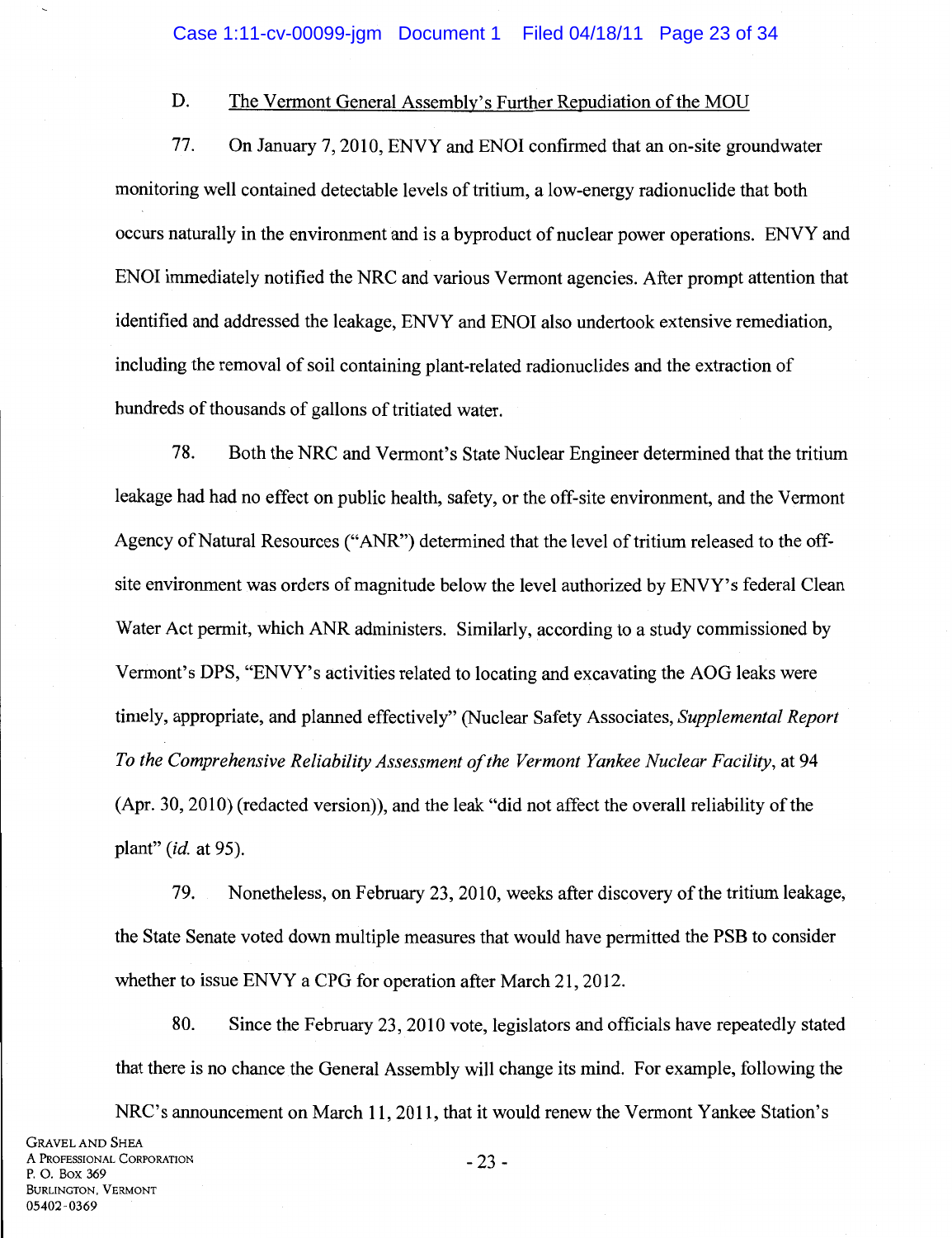# Case 1:11-cv-00099-jgm Document 1 Filed 04/18/11 Page 24 of 34

license for an additional20-year period, Governor Shumlin stated: '"Given the serious radioactive tritium leaks and the recent tritium test results, the source of which has yet to be determined, and other almost weekly problems occurring at this facility, I remain convinced that it is not in the public good for the plant to remain open beyond its scheduled closing in 2012. "' Dave Gram, *Vermont Yankee Gets Federal License Renewal,* BURLINGTON FREE PRESS, Mar. 11, 2011, *available at* http://www.burlingtonfreepress.com/apps/pbcs.dll/article?AID= 20111031103 15.

81. Even if the PSB were re-vested with authority to issue a new CPG to the Vermont Yankee Station without prior General Assembly approval, the PSB's authority to regulate the operation and licensing of a nuclear power plant, or to regulate or close the plant based on safety concerns, is preempted by federal law. Any such redelegation of authority to the PSB would in any event confer authority that is irremediably tainted by the General Assembly's politicization of the process through the post-2002 enactments and the repeated statements by Governor Shumlin and other elected officials insisting that the Vermont Yankee Station must be shut down for public health or safety reasons. For example, Governor Shumlin recently stated during an interview on Vermont Public Radio that "I don't think you can convince most Vermonters today ... that Vermont's best energy choice is to play Russian Roulette with an aging nuclear power plant." *Yankee Owner Tries New Strategy To Win Over Vermonters*, VPR NEWS, Mar. 31, 2011, *available at:* http://www.vpr.net/news\_detail/90481/. Governor Shumlin also stated that "more" states should follow Vermont's lead ... [by] 'tak[ing] control into their own hands about aging plants."' Alan Wirzbicki, *Vermont's Unique Nuclear Power Veto,* BosTON GLOBE, Mar. 23, 2011, *available at:* http://www.boston.com/bostonglobe/editorial\_opinion/

blogs/the angle/2011/03/vermonts unique.html.

-24-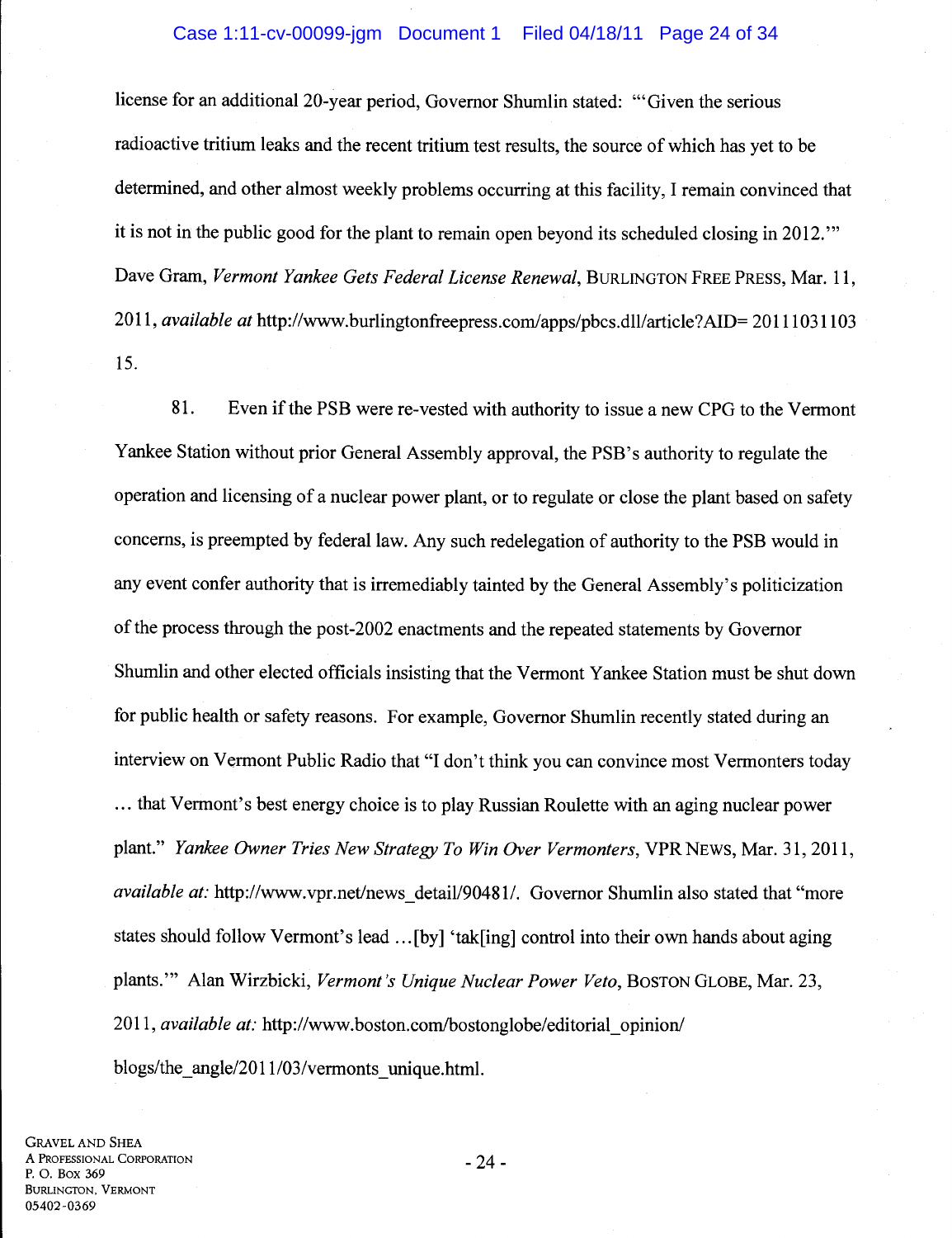# E. Vermont's Attempts to Extract Power Rates for In-State Retail Electric Utilities Below the Rates Authorized By FERC

82. As an alternative to Vermont's effort to shut down the Vermont Yankee Station as of March 21, 2012, Vermont officials have also attempted, as a condition of any continued authorization of Vermont Yankee Station's operations, to exact wholesale rate concessions from ENVY for Vermont retail utilities, thereby invading FERC's exclusive jurisdiction over wholesale interstate power sales.

83. Specifically, legislators and other Vermont officials have demanded ENVY's agreement to a PPA under which the Vermont retail electric utilities to which the wholesale power produced by the Vermont Yankee Station is sold- but not ENVY's out-of-state wholesale customers- would receive power at below-market rates. Any such agreement would expressly discriminate against out-of-state retail utilities and would result in ENVY effectively subsidizing Vermont consumers as compared to out-of-state consumers.

84. For example, Governor Shumlin, when he has not been opposing continued operation of the Vermont Yankee Station altogether, has been quoted as saying that "'there's no way we're going to vote to re-license the plant unless Vermonters are getting a great deal" (Stephanie Kraft, *Vermont, Entergy Square Off,* THE VALLEY ADVOCATE (Northampton, Mass.), Jan. 22, 2009), and that '"to get an affirmative vote out of this Legislature, Vermonters would have to have a very good power price"' (John Dillon, *Lawmakers Set Deadline for Vermont Yankee Power Deal,* VPR NEWS, July 28, 2009). A state representative has said that any refusal by ENVY to provide favorable prices for Vermont utilities would be a '"deal-breaker.'" Kraft, *supra.* 

85. The DPS has likewise stated that, "[i]fEntergy has any expectation for continued operation, it has to include a favorable purchase agreement. ... We would not support relicensure

GRAVEL AND SHEA A PROFESSIONAL CORPORATION P. 0. Box 369 BURLINGTON, VERMONT 05402-0369

- 25-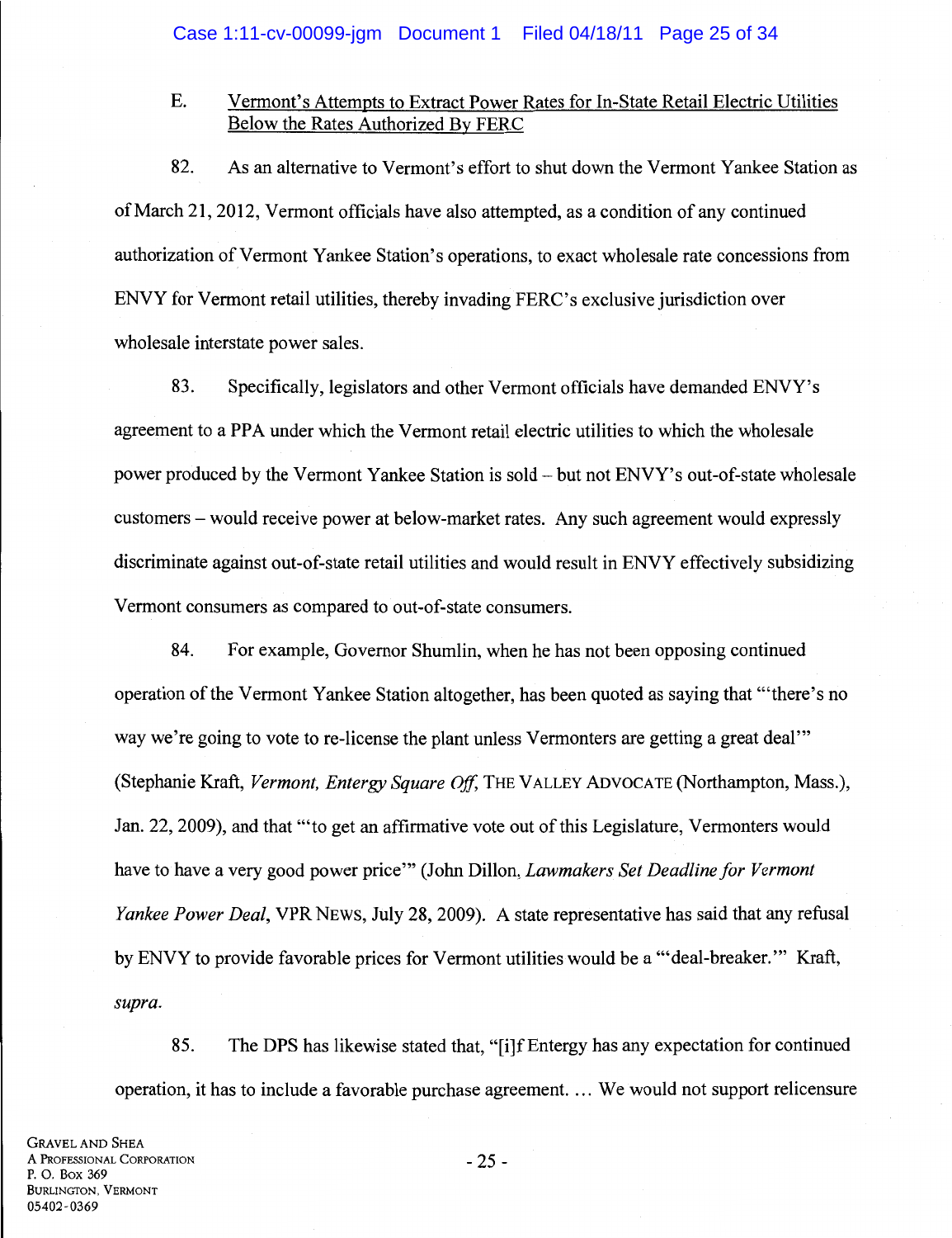until such a time that there is a PPA that is favorable to Vermonters." Bob Audette, *DPS Approves Enexus Spinoff Plan,* BRATTLEBORO REFORMER, Oct. 8, 2009.

86. Any state-law requirement that ENVY sell wholesale power to in-state retail utilities at specified or favorable rates (compared to wholesale sales to out-of-state utilities), as a condition of continued operations, is preempted by the FPA, which gives FERC exclusive authority over power sales by a producer in the wholesale interstate market.

87. Any state-law requirement that ENVY favor in-state retail utilities over out-ofstate utilities as a condition of continued operations additionally violates the Commerce Clause, U.S. Const. art. I, § 8, because it is facially discriminatory against out-of-state commerce.

# Claims For Relief

# COUNT I ATOMIC ENERGY ACT PREEMPTION (Declaratory Judgment and Injunctive RelieD

88. Plaintiffs incorporate by reference and re-allege each and every allegation set forth above in paragraphs 1 through 87 as if fully set forth herein.

89. The AEA vests in the NRC exclusive jurisdiction over the licensing and operation of nuclear power facilities. State laws and regulations requiring a state license for plant operation or otherwise having a direct and substantial effect on plant operation are preempted under the Supremacy Clause, U.S. Const. art. VI.

90. Vermont's statutes and regulations asserting state authority over the operation and safety of the Vermont Yankee Station, including the authority to bar its continued operation without a state CPG, are invalid under the Supremacy Clause because they interfere with the NRC's exclusive jurisdiction over the licensing or operation (including storage of spent nuclear fuel) of a federally licensed nuclear power station. Specifically, the PSB has asserted authority to

-26-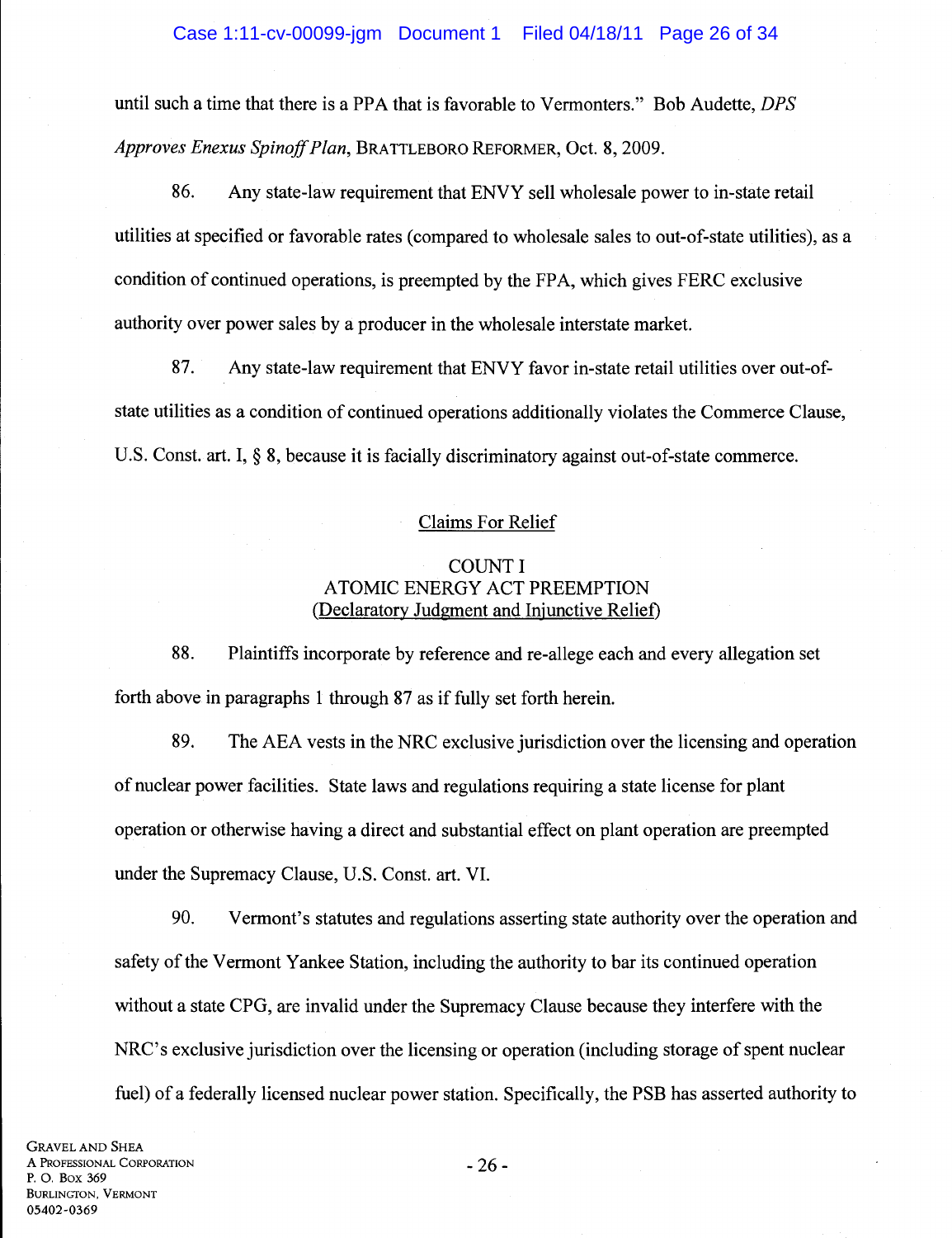#### Case 1:11-cv-00099-jgm Document 1 Filed 04/18/11 Page 27 of 34

prohibit ENVY and ENOl from operating the Vermont Yankee Station altogether after March 21, 2012 without the PSB' s approval in the form of a new CPG. And the Vermont General Assembly has asserted authority to bar the operation of the Vermont Yankee Station after March 21, 2012, unless the General Assembly passes a further measure stating that continued operation of the Vermont Yankee Station "promotes the general welfare" and thus permits the PSB to issue ENVY and ENOl a CPG. The General Assembly has already voted against measures that would permit the PSB to award a CPG to ENVY and ENOl for operations after March 21,2012.

91. Vermont's laws and regulations asserting authority to regulate the operation of the Vermont Yankee Station and to shut down the Vermont Yankee Station as of March 21, 2012, are also preempted for the independent reason that they are aimed at safety concerns that are the exclusive province of the NRC. For example, the 2006 Act expressly requires analysis of "public health" effects of the Vermont Yankee Station, and Vermont legislators and officials, including Governor Shumlin, have frequently identified safety as their rationale for shutting down the Vermont Yankee Station as of March 21, 2012.

92. Shut-down of the Vermont Yankee Station would not provide Vermont with economic benefit or with a more reliable electricity supply. To the contrary, it would lead to higher electricity costs both inside and outside Vermont, increased risk of thermal overloads and voltage gaps, substantial job loss, diminished tax revenues, and increased greenhouse gas emissions. As former Governor Douglas observed in 2009:

> [W]e must not lose sight of the fact that Vermont Yankee provides a source of power with relatively low carbon emissions, thus helping to limit our greenhouse gas emissions. Now that the cost of carbon is a part of the price that consumers pay for electricity, losing this source of power from our regional portfolio would likely lead to higher costs for ratepayers.

GRAVEL AND SHEA A PROFESSIONAL CORPORATION P. 0. Box 369 BURLINGTON, VERMONT 05402-0369

 $\ddotsc$ 

-27-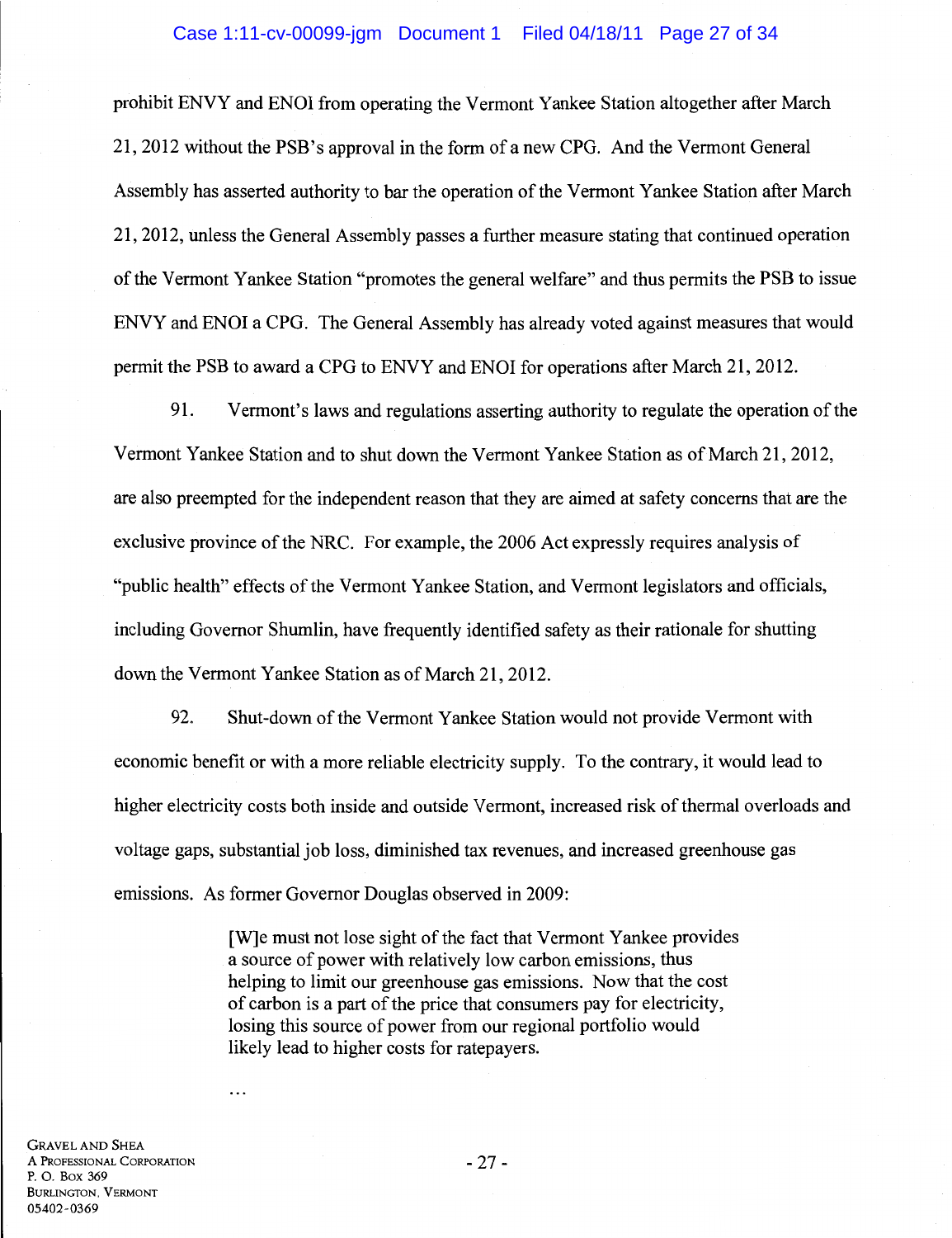Vermont Yankee supports the region with over 600 high paying jobs, helping to infuse money into the local, state and regional economies, as well as additional tax revenue for the state. The Clean Energy Development Fund receives millions of dollars each year from Entergy to fund renewable projects throughout the state. In addition to local impacts, Vermont Yankee is responsible for providing power to neighboring states through the regional grid.

Letter from Gov. James H. Douglas, Governor of the State of Vermont, to Hon. Donald G.

Milne, Clerk of the Vermont House of Representatives, at 2, 4 (May 22, 2009).

93. The present risk that Vermont will order ENVY and ENOl to shut down the

Vermont Yankee Station has immediate and imminent consequences for ENVY and ENOl,

which already have suffered abnormal employee attrition, must make potentially expensive

decisions concerning the continued operation of the plant beginning as early as July 7, 2011, and

would have to file a potentially irreversible certification of the permanent cessation of operations

with the NRC on March 21, 2012, if the Vermont Yankee Station is shut down.

94. The present risk that Vermont will order ENVY and ENOl to shut down the Vermont Yankee Station also has immediate and imminent consequences for the reliability of service in Vermont and surrounding areas. ISO-NE's studies of the effect of losing Vermont Yankee Station's capacity in 2013 found:

> [W]ith or without Vermont Yankee, the system in Vermont has reliability issues that must be addressed; without Vermont Yankee in service, those issues are more severe and could affect neighboring areas. The potential reliability issues could include thermal overloads on high-voltage transmission lines and voltage instability, either of which could damage equipment, compromise grid stability, or cause uncontrolled outages.

Given these reliability impacts from shutting down Vermont Yankee Station, a prompt determination of whether Vermont Yankee Station may continue to operate after March 21, 2012 is necessary so that ISO-NE will have sufficient time to take appropriate steps to try to preserve

reliable service in the region.

GRAVEL AND SHEA A PROFESSIONAL CORPORATION P. 0. Box 369 BURLINGTON, VERMONT 05402-0369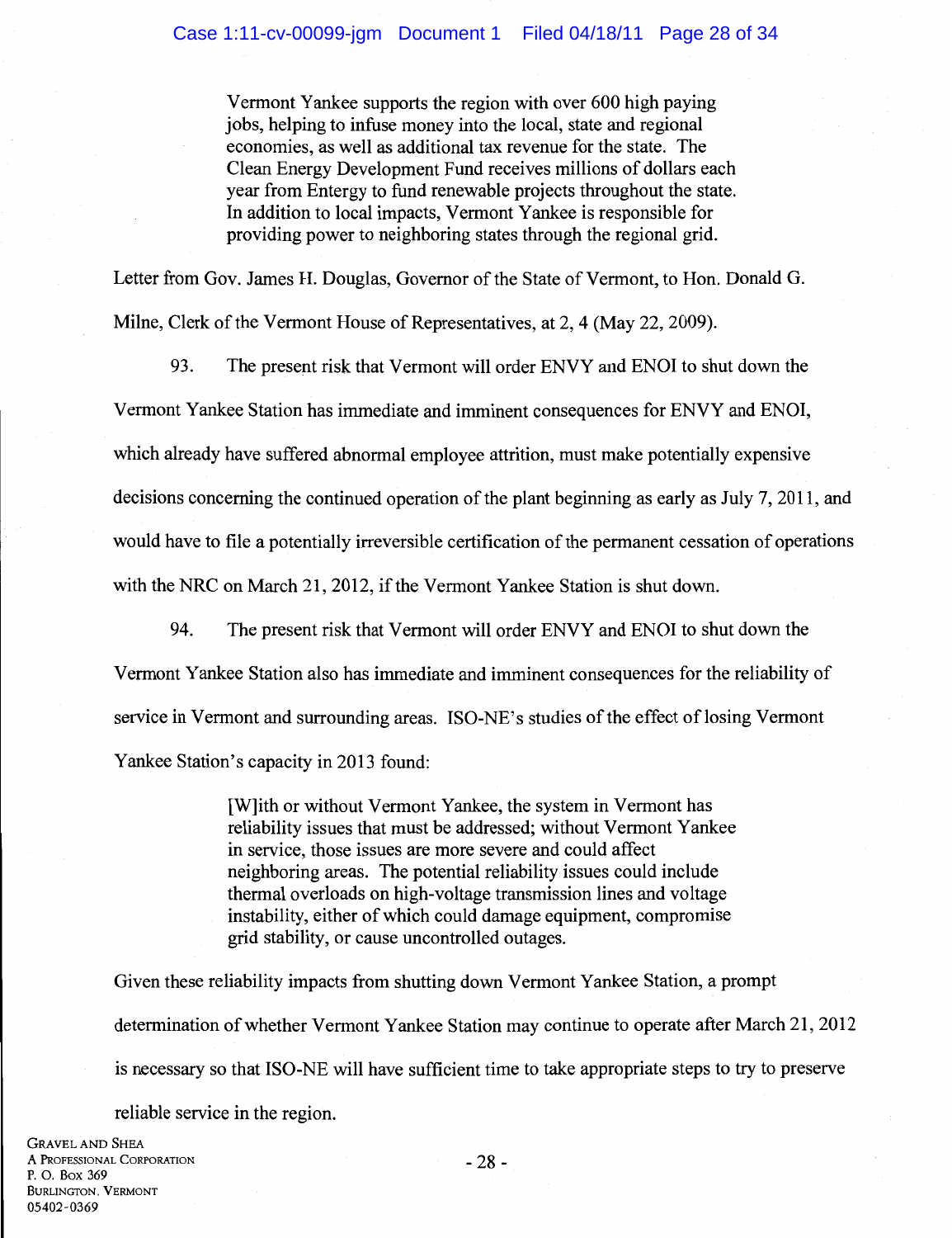# Case 1:11-cv-00099-jgm Document 1 Filed 04/18/11 Page 29 of 34

95. Thus, an actual controversy exists between Plaintiffs and Defendants concerning whether federal law preempts Defendants, through either its PSB or its General Assembly and Governor, from stopping, interfering with, or imposing conditions upon the continued operation of the Vermont Yankee Station after March 21, 2012.

96. Plaintiffs seek a declaration that Defendants are preempted from stopping or interfering with the federally licensed operation of the Vermont Yankee Station as of March 21, 2012.

97. Plaintiffs seek a preliminary and permanent injunction against any action by Defendants to stop or interfere with the federally licensed operation of the Vermont Yankee Station as of March 21, 2012.

# COUNT II FEDERAL POWER ACT PREEMPTION (Declaratory Judgment and Injunctive Relief)

98. Plaintiffs incorporate by reference and re-allege each and every allegation set forth above in paragraphs 1 through 97 as if fully set forth herein.

99. The Vermont Yankee Station is a merchant electricity plant that sells its power at wholesale on the interstate market for power. Through the FPA, Congress has vested FERC with exclusive jurisdiction to regulate wholesale power sold in the interstate market.

100. FERC has authorized wholesale sales of the Vermont Yankee Station's power at market rates at all times since ENVY purchased the Vermont Yankee Station in 2002.

101. In light of PERC's exclusive jurisdiction, neither the PSB nor any other state actor has the authority to dictate whether wholesale power is sold from the Vermont Yankee Station, much less the rates, terms, or conditions of any such sales.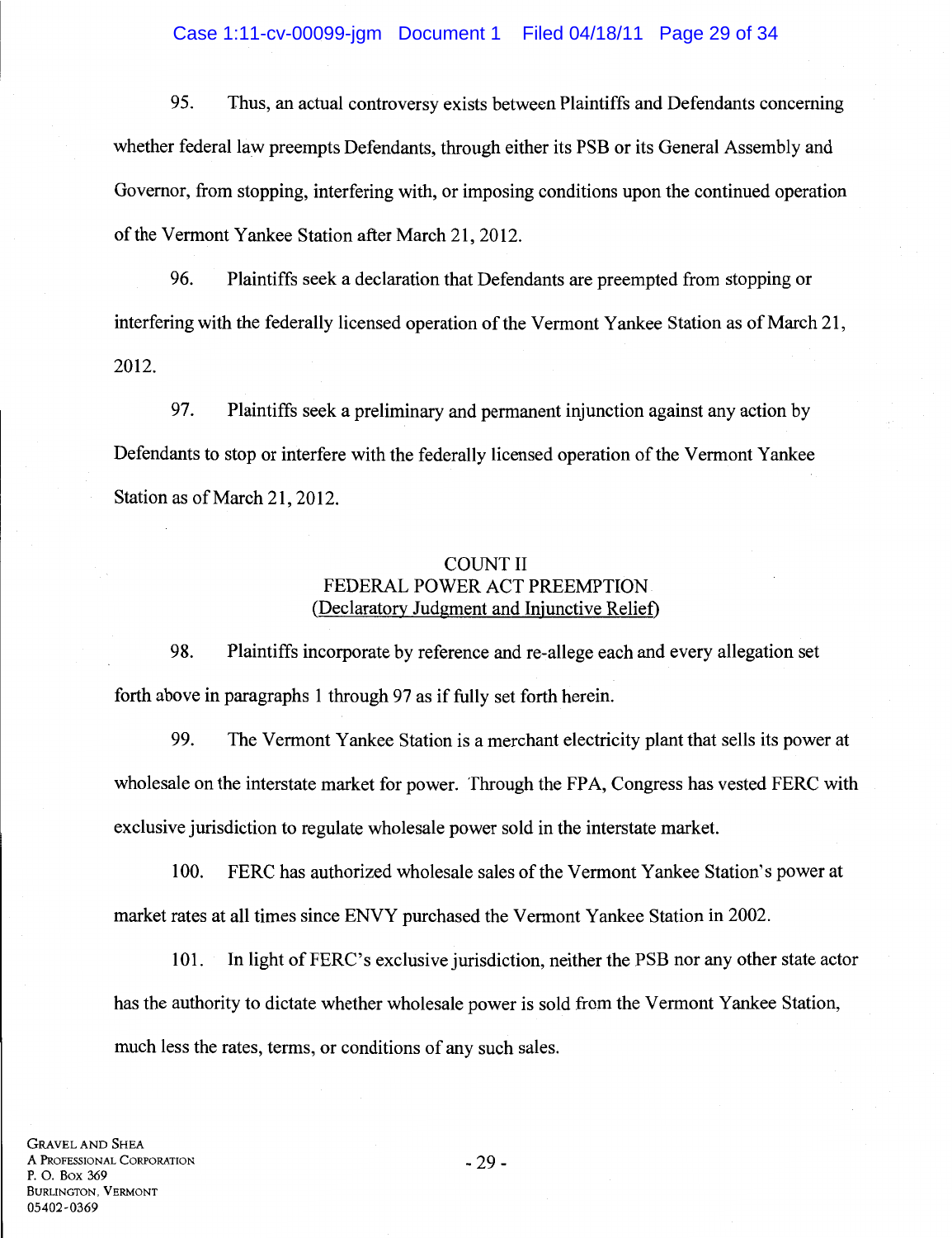# Case 1:11-cv-00099-jgm Document 1 Filed 04/18/11 Page 30 of 34

102. Despite PERC's exclusive jurisdiction over power sold at wholesale from the Vermont Yankee Station, Vermont officials have sought to use legislative and regulatory CPG processes to force ENVY to sell wholesale power to Vermont wholesale customers *(i.e.,*  Vermont retail utilities) at below-market prices. This condition coerces ENVY to enter into below-market PPAs with Vermont's retail utilities that will effectively result in ENVY subsidizing the electricity bills of Vermont's consumers and thus treating them preferentially as compared with out-of-state consumers.

103. The Vermont General Assembly has conditioned its vote to allow proceedings for CPG renewal on ENVY's agreement that the Vermont Yankee Station will sell wholesale power (subject to PERC's exclusive jurisdiction) to Vermont retail utilities at below-market rates.

104. Furthermore, Vermont officials have taken the position before the PSB that no renewed CPG should be issued unless ENVY agrees that the Vermont Yankee Station will sell wholesale power to Vermont retail utilities at below-market rates.

105. The present risk that Defendants will order ENVY to shut down the Vermont Yankee Station unless ENVY sells wholesale power at below-market rates has immediate and imminent consequences for ENVY, which must make potentially expensive decisions concerning the continued operation of the plant.

106. Thus, an actual controversy exists between Plaintiffs and Defendants concerning whether federal law preempts Defendants from prohibiting the operation of the Vermont Yankee Station after March 21, 2012, unless ENVY agrees to sell wholesale power at below-market rates.

107. Plaintiffs seek a declaration that federal law preempts Defendants from conditioning any state approval of the Vermont Yankee Station's continued operation after

March 21, 2012 on ENVY's sale of wholesale power to Vermont retail electric utilities at

-30-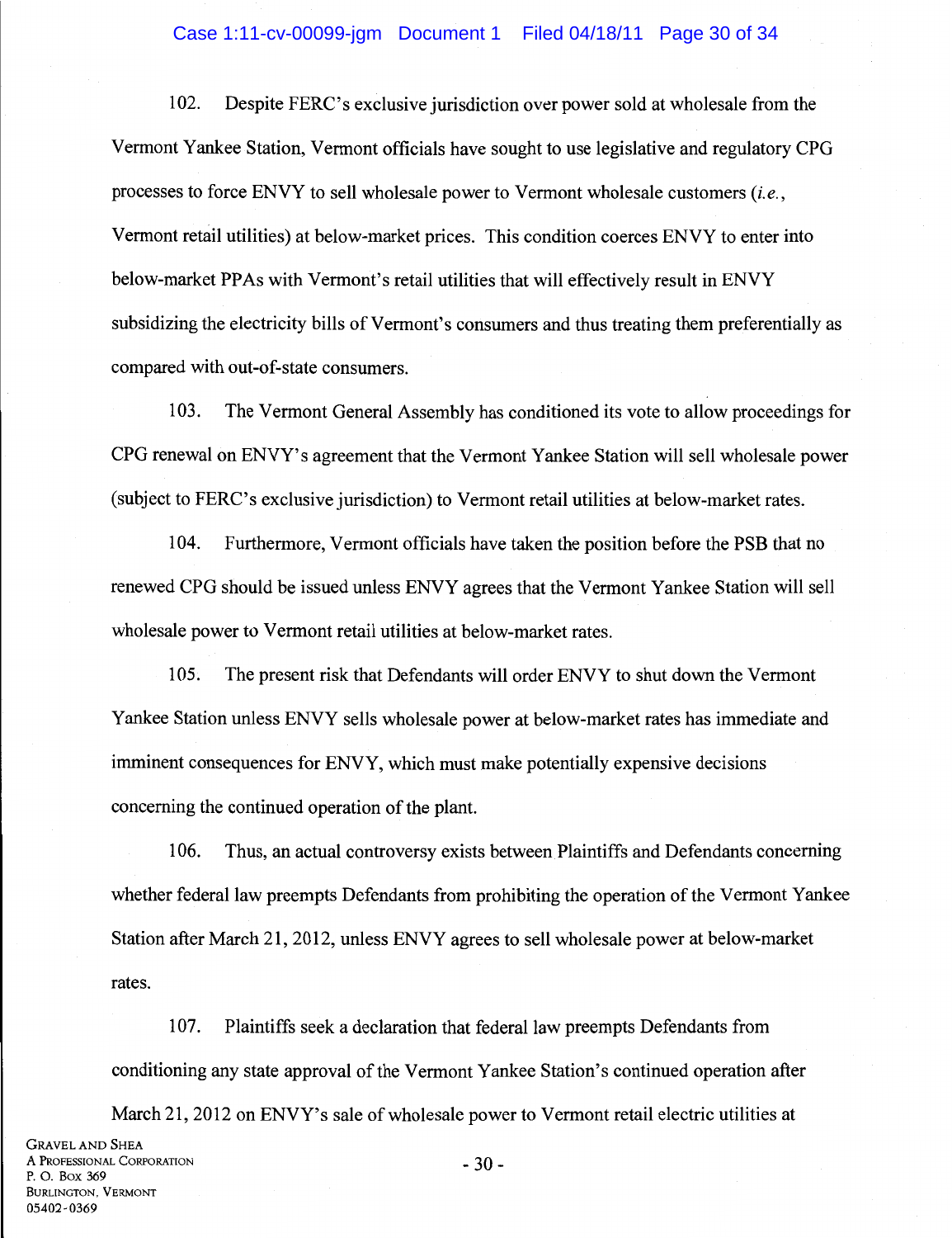specified rates or rates favorable to those that would be charged by ENVY to out-of-state retail utilities in the wholesale interstate market.

108. Plaintiffs further seek a preliminary and permanent injunction prohibiting Defendants from ordering ENVY to shut down the Vermont Yankee Station on this preempted basis.

# COUNT III UNCONSTITUTIONAL BURDEN ON INTERSTATE COMMERCE UNDER COMMERCE CLAUSE AND 42 U.S.C. § 1983 (Declaratory Judgment and Injunctive Relief)

1 09. Plaintiffs incorporate by reference and re-allege each and every allegation set forth above in paragraphs 1 through 108 as if fully set forth herein.

110. Vermont officials, acting under color of state law, have repeatedly threatened that the Vermont Yankee Station will be unable to get a CPG unless and until it enters into PP As with Vermont retail utilities that favor those utilities over out-of-state retail electric utilities by requiring ENVY to provide them with wholesale electricity at below-market rates.

111. Because the decision whether the Vermont Yankee Station receives a CPG rests with Vermont officials, their attempt to condition the grant of a CPG upon ENVY's agreement to enter into PP As that discriminate in favor of Vermont retail utilities is coercive and places direct and substantial burdens on interstate commerce in the wholesale electricity market.

112. Defendants' impermissible burdens on the interstate wholesale electricity market have deprived Plaintiffs of their "rights, privileges and immunities" under the Commerce Clause, U.S. Const. art. I, § 8.

113. Thus, an actual controversy exists between Plaintiffs and Defendants concerning whether the Commerce Clause prevents the State of Vermont, through Defendants, from

GRAVEL AND SHEA A PROFESSIONAL CORPORATION P. 0. Box 369 BURLINGTON. VERMONT 05402-0369

- 31 -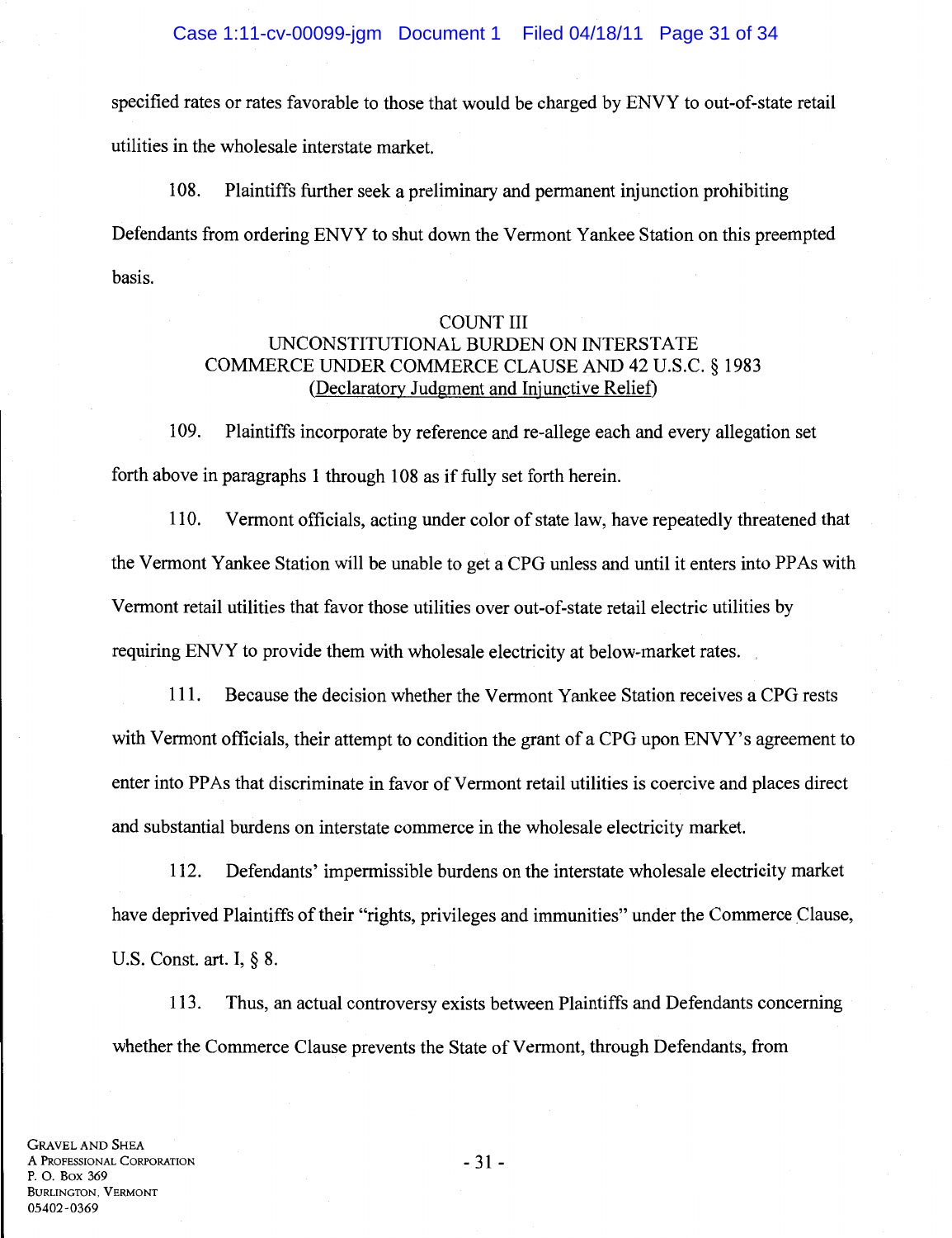# Case 1:11-cv-00099-jgm Document 1 Filed 04/18/11 Page 32 of 34

requiring ENVY to enter into PPAs that favor Vermont retail electric utilities over out-of-state retail electric utilities as a condition of receiving a CPG for operations after March 21, 2012.

114. Plaintiffs seek a declaration that the Defendants' insistence that ENVY provide preferential wholesale electricity rates to Vermont retail electric utilities as a condition of continued operation after March 21, 2012 violates the Commerce Clause.

115. Plaintiffs further seek a preliminary and permanent injunction prohibiting Defendants from ordering ENVY and ENOl to shut down the Vermont Yankee Station on this unconstitutional basis.

#### Prayer For Relief

In light of the foregoing, ENVY and ENOl respectfully pray that this Court:

A. Issue a declaratory judgment, pursuant to 28 U.S.C. § 2201, 42 U.S.C. § 1983, and Rule 57 of the Federal Rules of Civil Procedure, that:

> i. federal law preempts the Defendants from requiring ENVY and/or ENOI to receive legislative or regulatory approval of a CPG in order to operate the Vermont Yankee Station after March 21, 2012; to deliver power from that facility to the interstate grid after March 21, 2012; or to store at the Vermont Yankee Station spent nuclear fuel deriving from post-March 21, 2012 operations at the Vermont Yankee Station;

ii. federal law preempts Defendants from conditioning the Vermont Yankee Station's continued operation after March 21, 2012 upon ENVY's agreement to provide below-market wholesale electricity rates to Vermont retail utilities; and

- 32-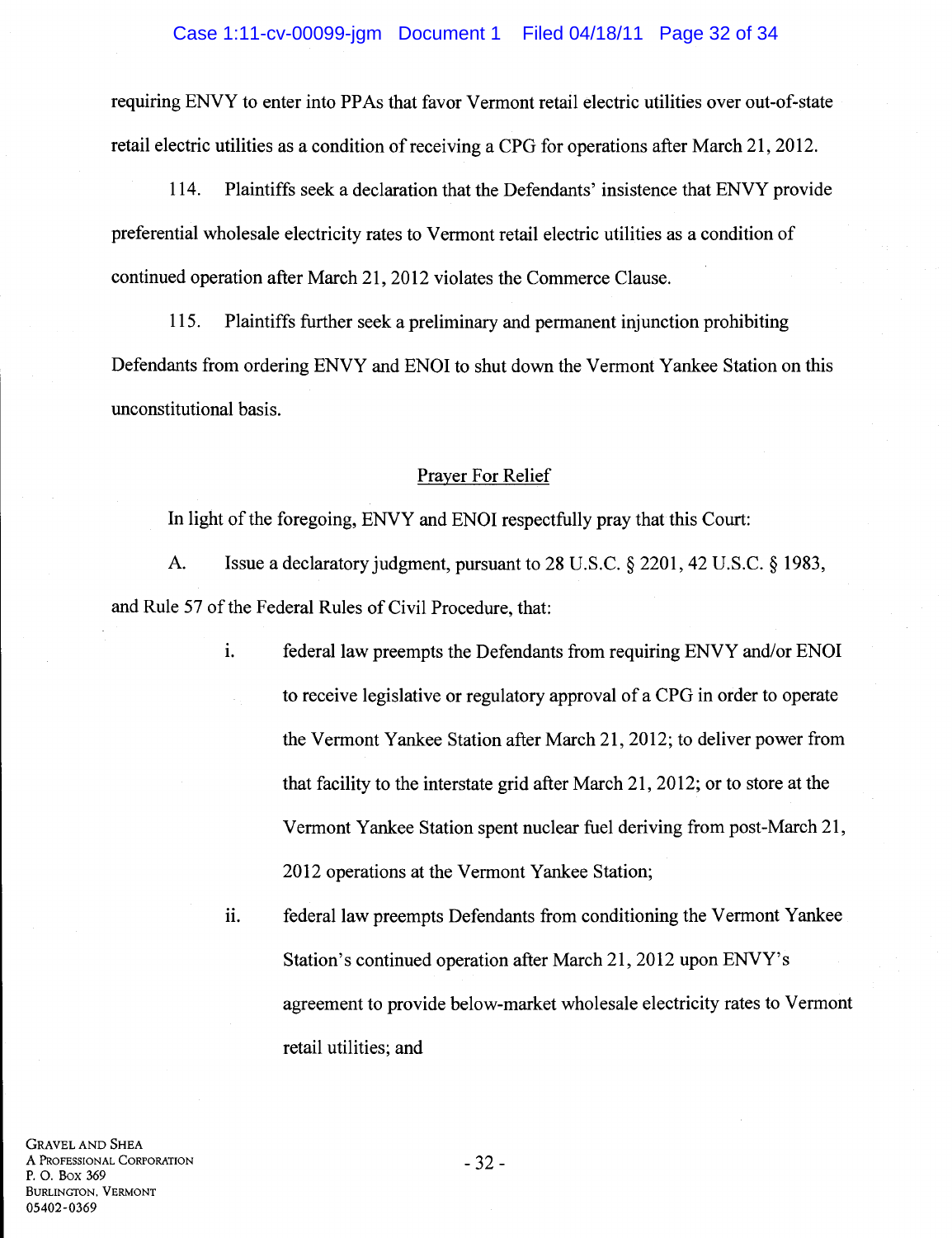iii. the Commerce Clause prohibits Defendants from conditioning the Vermont Yankee Station's continued operation after March 21, 2012 upon agreement to provide below-market wholesale electricity rates to Vermont customers;

B. Issue a preliminary and permanent injunction, pursuant to 28 U.S.C. § 1651(a), 42 U.S.C. § 1983, and Rule 65 ofthe Federal Rules of Civil Procedure, (1) enjoining Defendants from enforcing Vermont statutes, regulations, or other laws (including without limitation Act 160, Act 189, and Vt. Stat. Ann. tit. 30, § 248(e)(2)) purporting to regulate the operation and licensing and/or the radiological safety of the Vermont Yankee Station, (2) further enjoining Defendants from undertaking any steps, based upon Vermont's or its officials' denial of a CPG, to shut down or make preparations to shut down the operation of the Vermont Yankee Station as of March 21, 2012, or to prevent the Vermont Yankee Station from delivering power from that facility to the interstate grid after March 21, 2012, or to prohibit the storage at the Vermont Yankee Station of spent nuclear fuel deriving from post-March 21, 2012 operation of the Vermont Yankee Station, and (3) further enjoining Defendants from conditioning the Vermont Yankee Station's continued operation after March 21, 2012 upon ENVY's agreement to provide below-market wholesale electricity rates to Vermont retail utilities;

C. Award reasonable attorneys' fees and costs;

- 33-